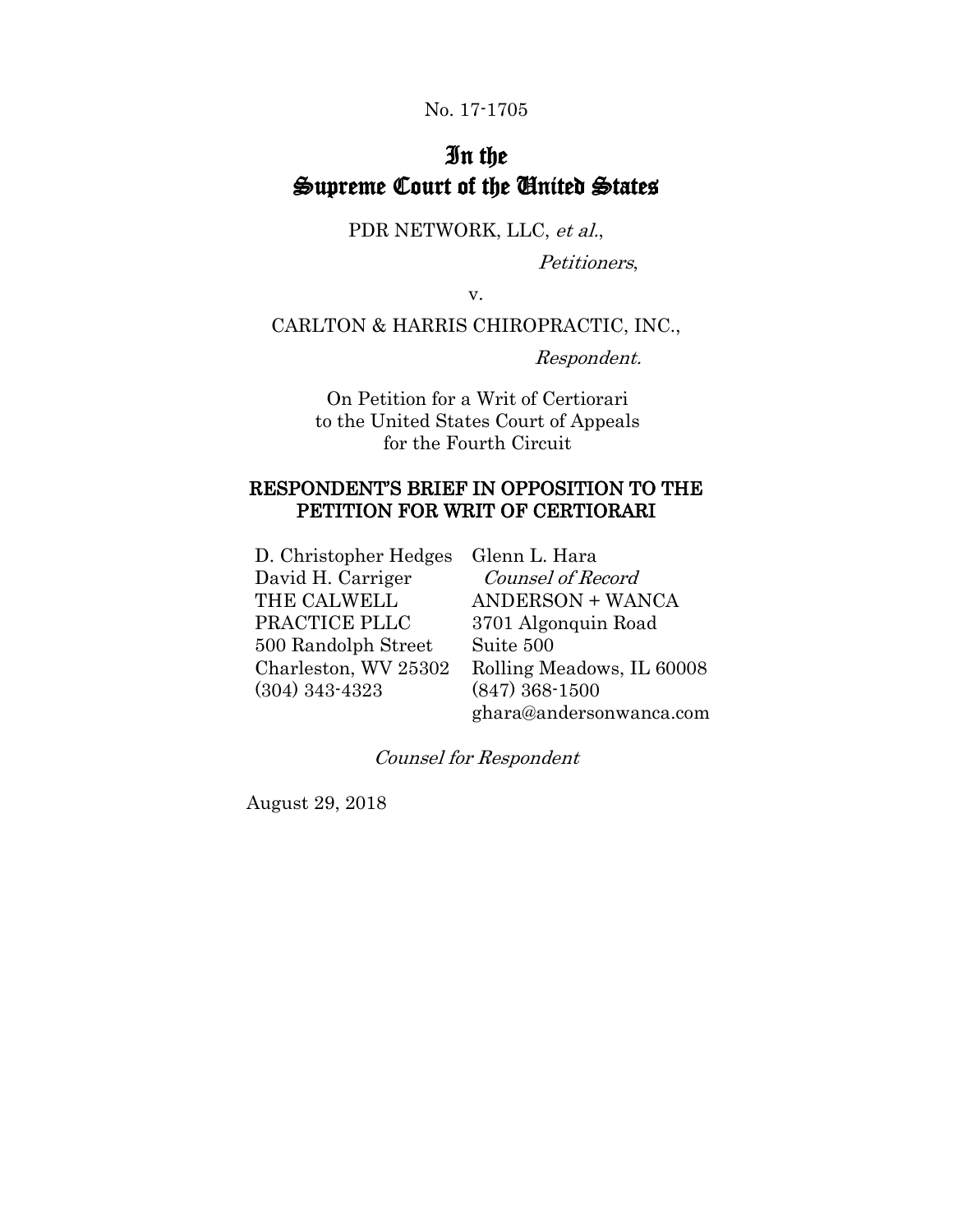#### QUESTIONS PRESENTED

1. Whether the Court should deny certiorari on the "jurisdictional question" raised in the Petition, where every circuit court to address the question has held that, under the Hobbs Act, 28 U.S.C. § 2342(1), a district court has no power to review a "final order" of the FCC interpreting the Telephone Consumer Protection Act of 1991 ("TCPA"). Mais v. Gulf Coast Collection Bureau, Inc., 768 F.3d 1110, 1119 (11th Cir. 2014); Nack v. Walburg, 715 F.3d 680, 686 (8th Cir. 2013), cert. denied, 134 S. Ct. 1539; Leyse v. Clear Channel Broad., Inc., 545 Fed. App'x 444, 459 (6th Cir. 2013), cert. denied, 135 S. Ct. 57; C.E. Design, Ltd. v. Prism Bus. Media, Inc., 606 F.3d 443, 445–50 (7th Cir. 2010), cert. denied, 131 S. Ct. 933.

2. Whether the Court should decline to grant certiorari to resolve a minor difference of interpretation between the Fourth Circuit and the Second Circuit regarding the scope of the FCC's 2006 Rule stating that facsimiles offering "free goods and services" are "advertisements," as defined by the TCPA, 47 U.S.C.  $\S 227(a)(5)$ , where the answer will not change the result in this case and where this esoteric question is infrequently litigated.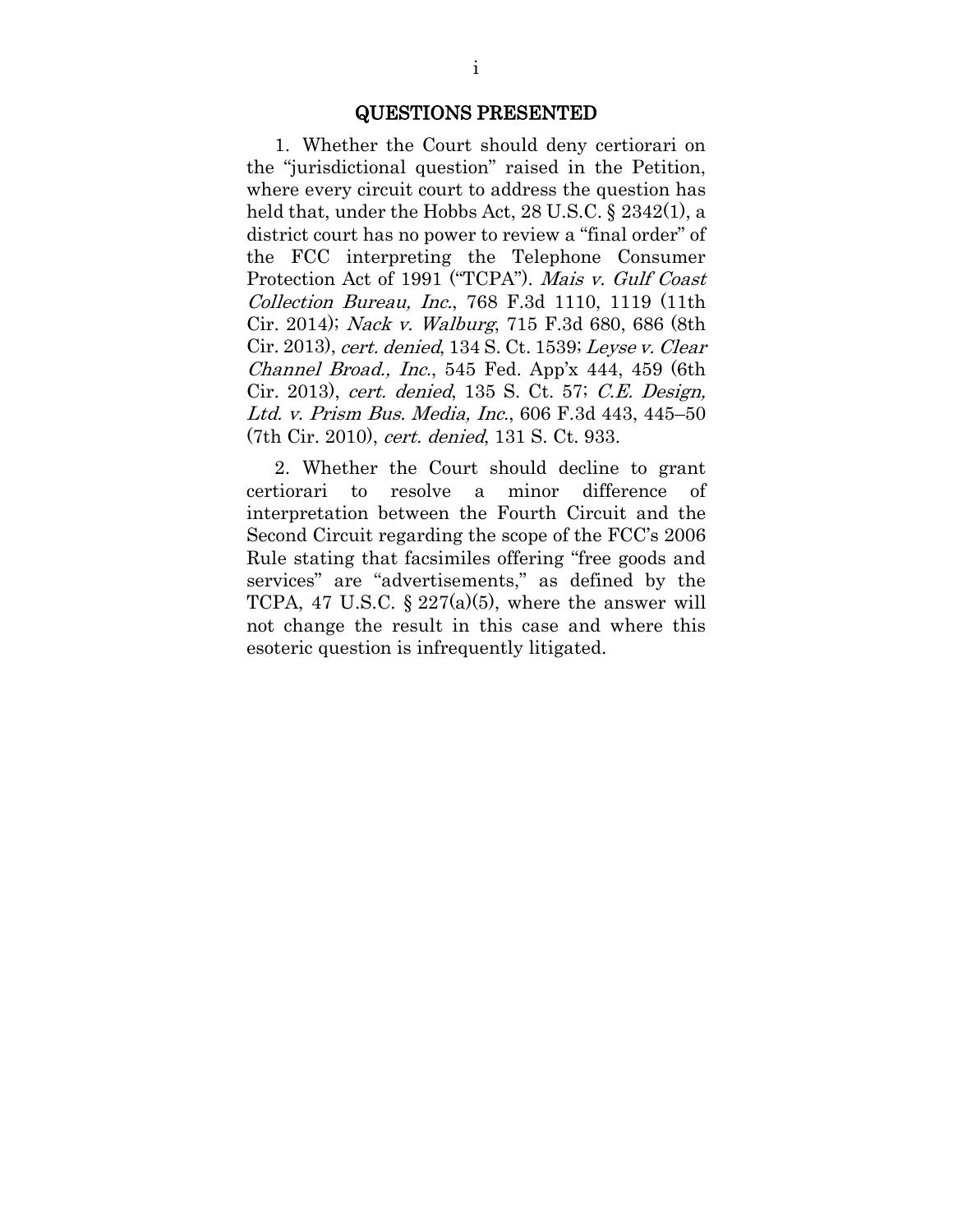### PARTIES TO THE PROCEEDING AND RULE 29.6 DISCLOSURE

Petitioners, who were Defendants below, are PDR Network, LLC, PDR Distribution, LLC, and PDR Equity, LLC (collectively "PDR").

Respondent, which was Plaintiff below, is Carlton & Harris Chiropractic, Inc. ("Plaintiff"). Plaintiff has no parent corporation, and no publicly held company owns 10% or more of Plaintiff's corporate stock.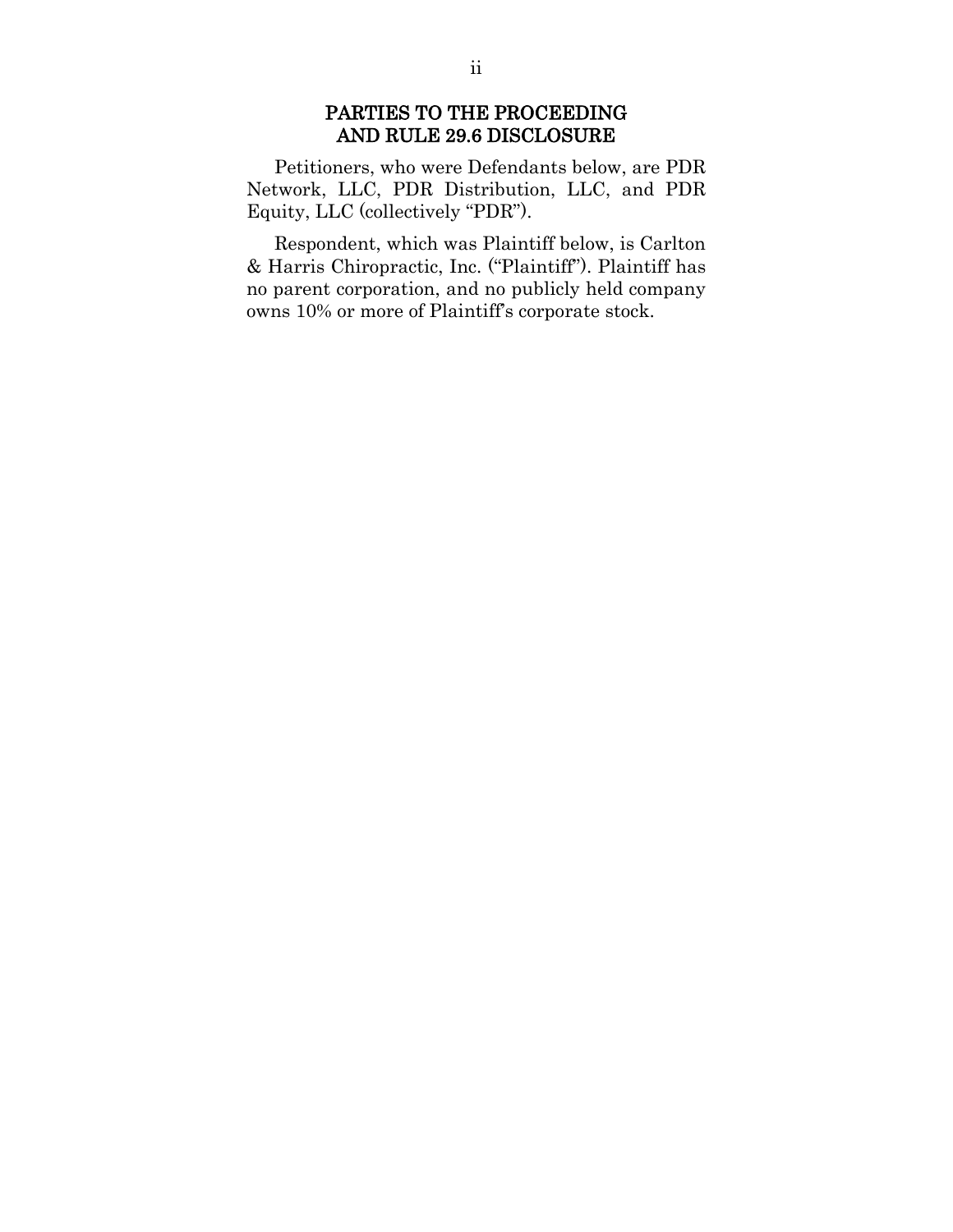## TABLE OF CONTENTS

| Page                                                                                                                                                                                                                  |
|-----------------------------------------------------------------------------------------------------------------------------------------------------------------------------------------------------------------------|
|                                                                                                                                                                                                                       |
| PARTIES TO THE PROCEEDING AND                                                                                                                                                                                         |
|                                                                                                                                                                                                                       |
|                                                                                                                                                                                                                       |
| <b>REASONS FOR DENYING THE PETITION  6</b>                                                                                                                                                                            |
| I.<br>Every circuit to address the question has held that<br>a "final order" of the FCC interpreting the TCPA<br>may be challenged only in the court of appeals in<br>a Hobbs Act proceeding, and there is no circuit |
| II. The difference of interpretation between the<br>Second Circuit and the Fourth Circuit regarding<br>the meaning of the FCC's free-goods-or-services<br>rule does not warrant this Court's review 15                |
| III. The Fourth Circuit's ruling does not "prohibit"<br>PDR from sending faxes offering free copies of its<br>e-book, as long as it follows the rules.  19                                                            |
|                                                                                                                                                                                                                       |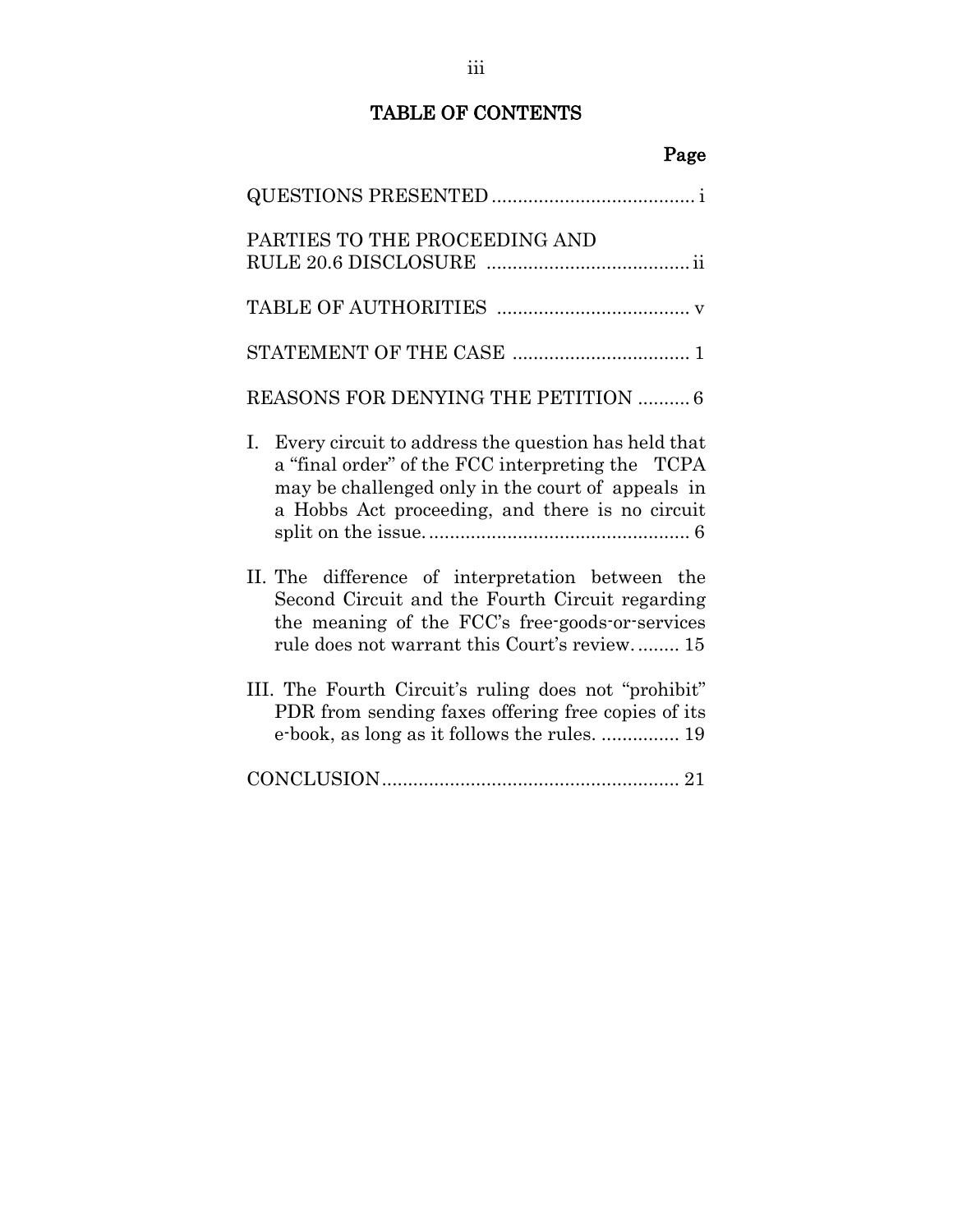## TABLE OF AUTHORITIES

Page

## Cases

| ACA Int'l v. FCC,<br>885 F.3d 687 (D.C. Cir. 2018) 10, 12                     |
|-------------------------------------------------------------------------------|
| Bais Yaakov of Spring Valley v. FCC,<br>852 F.3d 1078 (D.C. Cir. 2017) 10, 12 |
| Blitz v. Napolitano,                                                          |
| Carlton & Harris Chiropractic, Inc. v. PDR<br>Network, LLC,                   |
| C.E. Design, Ltd. v. Prism Bus. Media, Inc.,                                  |
| Chevron U.S.A., Inc. v. NRDC,<br>467 U.S. 837 (1984) 3-4, 6-10, 12-14         |
| Dominguez v. Yahoo, Inc.,                                                     |
| FCC v. ITT World Commc'ns, Inc.,                                              |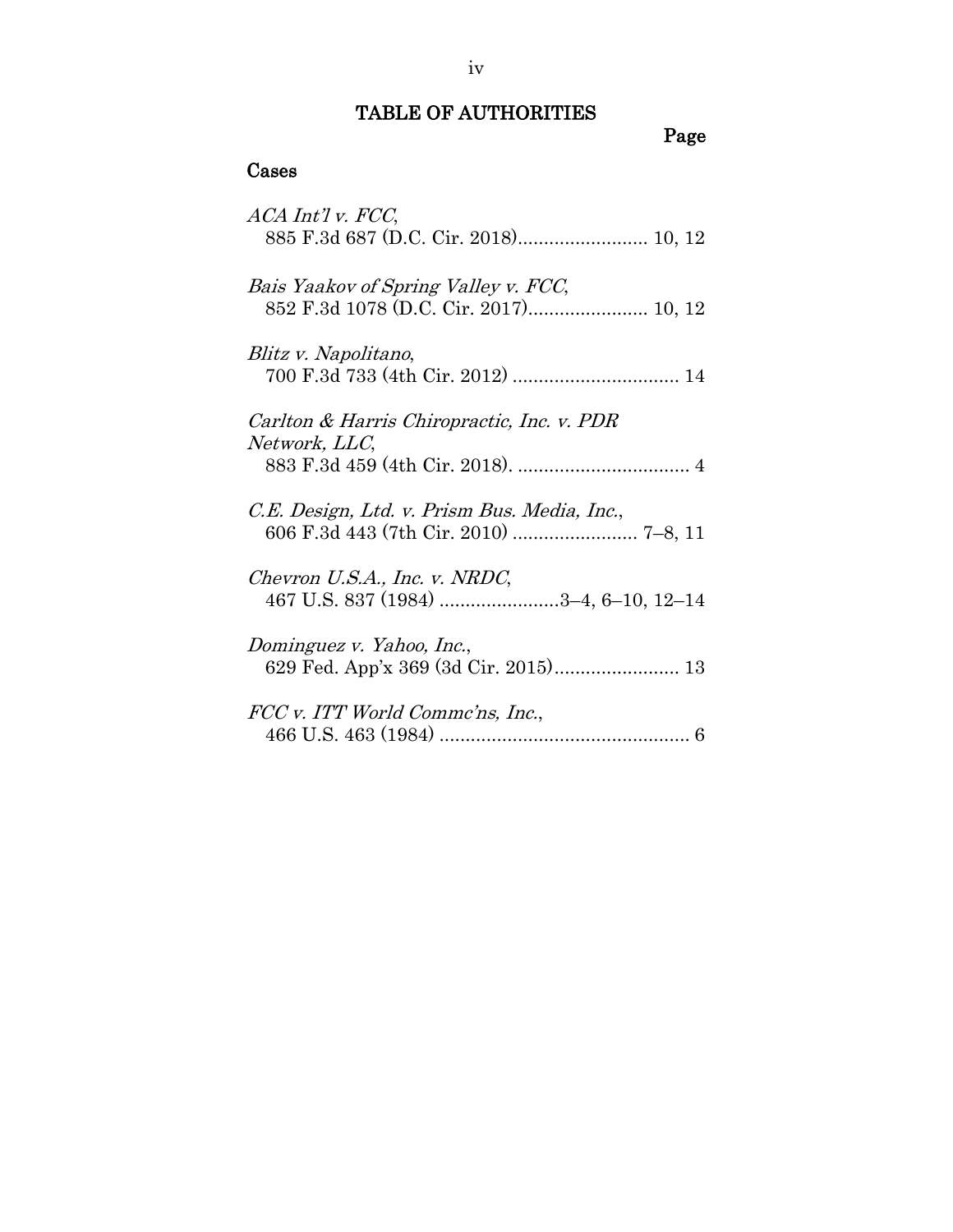# TABLE OF AUTHORITIES - Continued

## Page

## Cases

| Florence Endocrine Clinic, PLLC v. Arriva<br>Med., LLC,                             |
|-------------------------------------------------------------------------------------|
| 858 F.3d 1362 (11th Cir. 2017)  18                                                  |
| Friedman v. Heckler,                                                                |
| Gager v. Dell Fin. Servs., LLC,                                                     |
| Holtzman v. Turza,                                                                  |
| Leyse v. Clear Channel Broad., Inc.,<br>545 Fed. App'x 444 (6th Cir. 2013)  7-8, 11 |
| Leyse v. Clear Channel Broad., Inc.,                                                |
| Mais v. Gulf Coast Collection Bureau, Inc.,                                         |
| Manuel v. NRA Grp. LLC,<br>722 Fed. App'x 141 (3d Cir. Jan. 12, 2018) 13            |
| Murphy v. DCI Biologicals Orlando, LLC,                                             |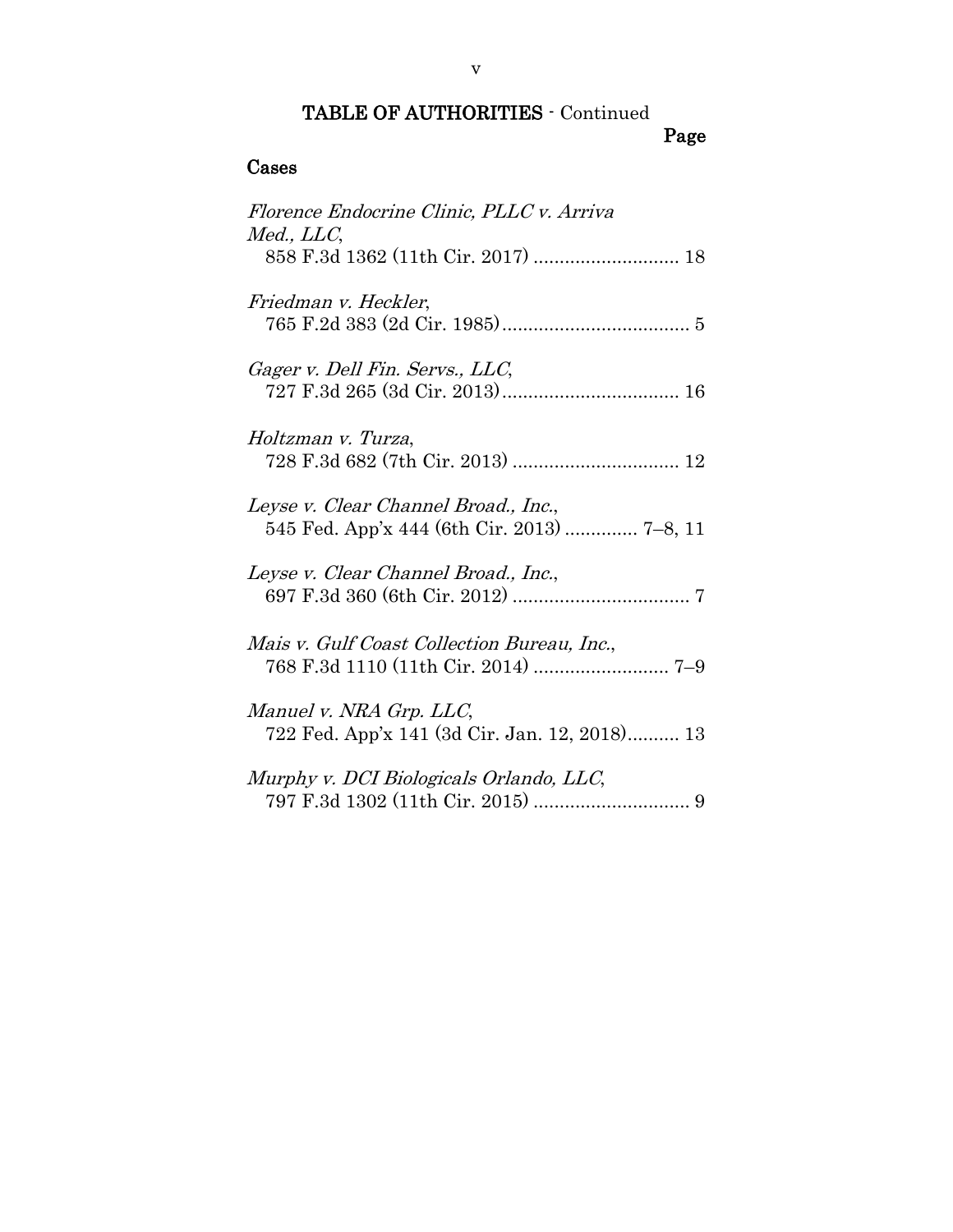# TABLE OF AUTHORITIES - Continued

## Page

| Cases                                                                                                                   |
|-------------------------------------------------------------------------------------------------------------------------|
| N.B. Indus. v. Wells Fargo & Co.,<br>465 Fed. App'x 640 (9th Cir. 2012)  18                                             |
| Nack v. Walburg,                                                                                                        |
| <i>Physicians Healthsource, Inc. v.</i><br>Boehringer Ingelheim Pharm., Inc.,<br>847 F.3d 92 (2d Cir. 2017)12-13, 15-18 |
| <i>Physicians Healthsource, Inc. v.</i><br>Stryker Sales Corp.,<br>65 F. Supp. 3d 482 (W.D. Mich. 2015)  17             |
| Sandusky Wellness Ctr., LLC v. Medco<br>Health Sols., Inc.,<br>788 F.3d 218 (6th Cir. 2015)  14, 18                     |
| <b>Statutes</b>                                                                                                         |
|                                                                                                                         |
|                                                                                                                         |

47 U.S.C. § 227(a)(5) ............................................ 2, 20

47 U.S.C. § 227(b)(1)(C) ........................................... 20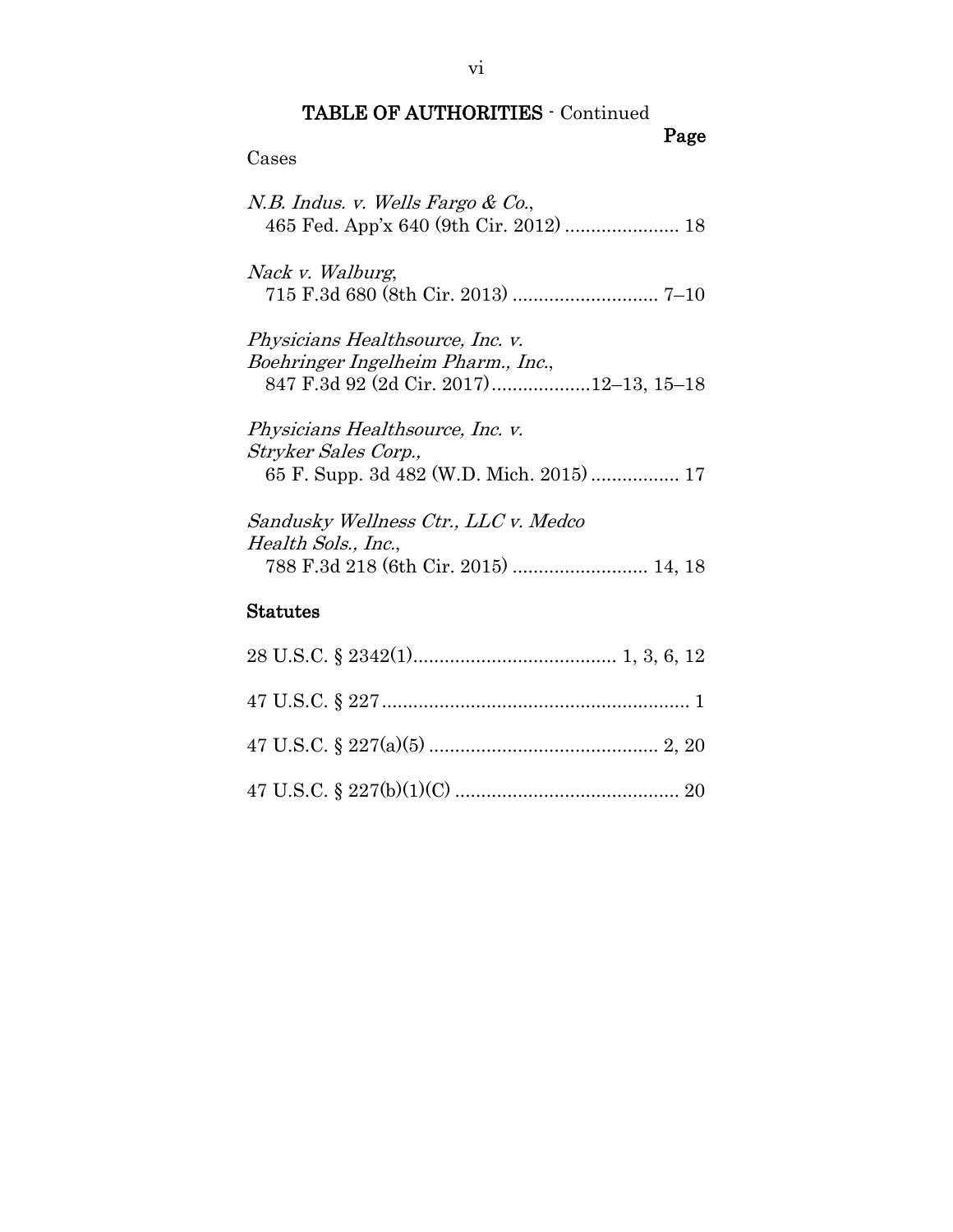# TABLE OF AUTHORITIES - Continued

Page

## Statutes

# Rules & Regulations

| In re Rules & Regulations Implementing the Tel.<br>Consumer Prot. Act of 1991; Junk Fax Prevention<br><i>Act of 2005,</i> |
|---------------------------------------------------------------------------------------------------------------------------|
| In re Rules & Regulations Implementing the Tel.<br>Consumer Prot. Act of 1991; Junk Fax Prevention<br>Act of 2005,        |

29 FCC Rcd. 13998 (Oct. 30, 2014) ................... 10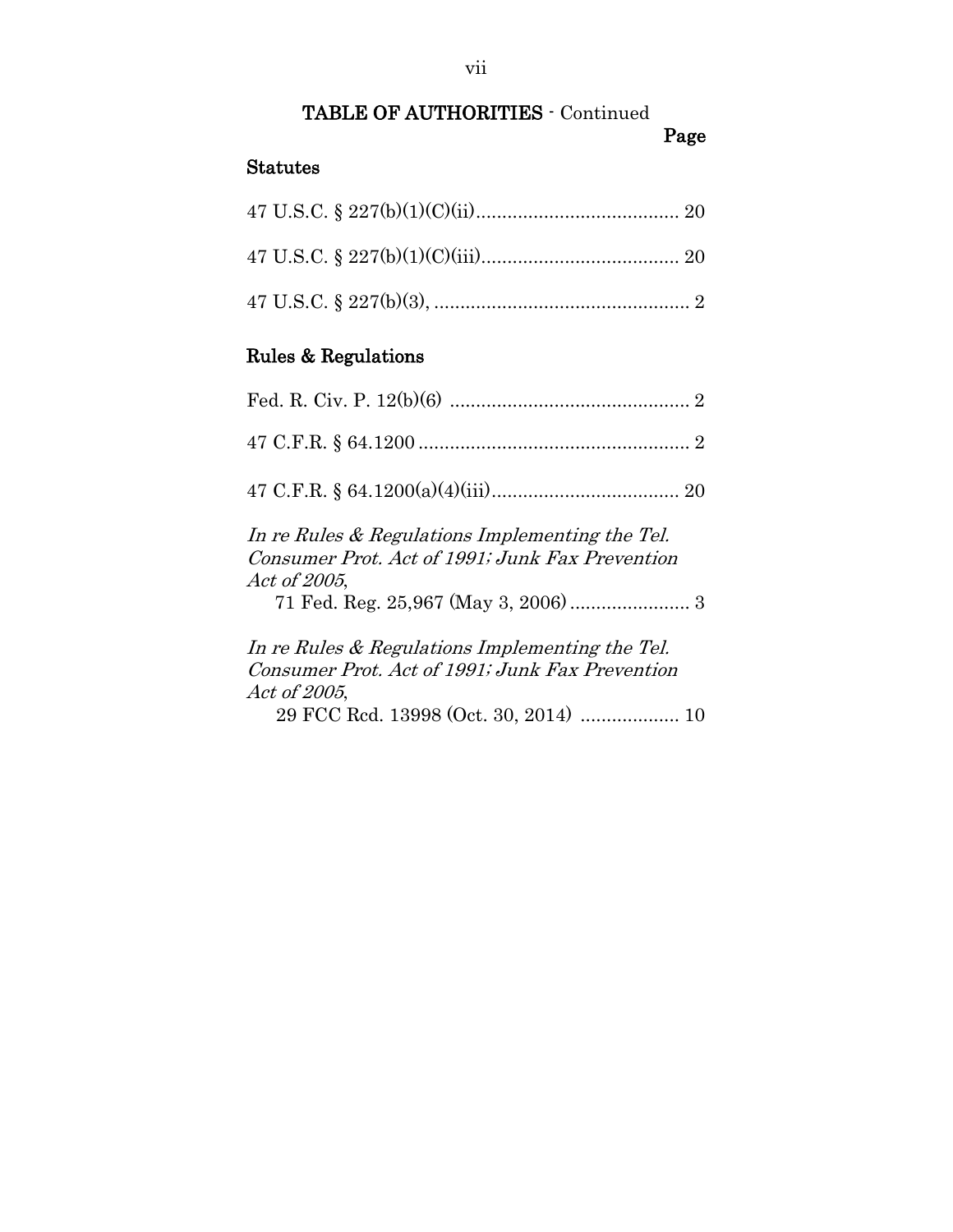#### RESPONDENT'S BRIEF IN OPPOSITION

The Petition seeks this Court's review of a decision of the U.S. Court of Appeals for the Fourth Circuit holding that a facsimile (or "fax") sent to Plaintiff's chiropractic office is an "advertisement" under the Telephone Consumer Protection Act of 1991 ("TCPA"), as that term is interpreted by the Federal Communications Commission ("FCC"), and thus subject to the rules governing fax advertising contained in the TCPA and the FCC regulations.

The Court should deny the petition because (1) every circuit court to decide the question has ruled that the FCC's interpretations of the TCPA are binding in district courts and may be challenged only by following the procedures in the Administrative Orders Review Act (the "Hobbs Act"), 28 U.S.C.  $\S 2342(1)$ , and there is no "circuit split" on this issue, as the Petition contends; and (2) the difference of interpretation between the Second Circuit and the Fourth Circuit regarding the meaning of the FCC's 2006 rule stating that faxes offering "free goods or services" are presumed to be "advertisements" does not warrant this Court's review.

#### STATEMENT OF THE CASE

On November 10, 2015, Plaintiff filed its Complaint alleging that Petitioners PDR Network, LLC, PDR Distribution, LLC, and PDR Equity, LLC (collectively "PDR") sent Plaintiff and a class of others "unsolicited advertisements" in violation of the TCPA, 47 U.S.C. § 227, and the implementing FCC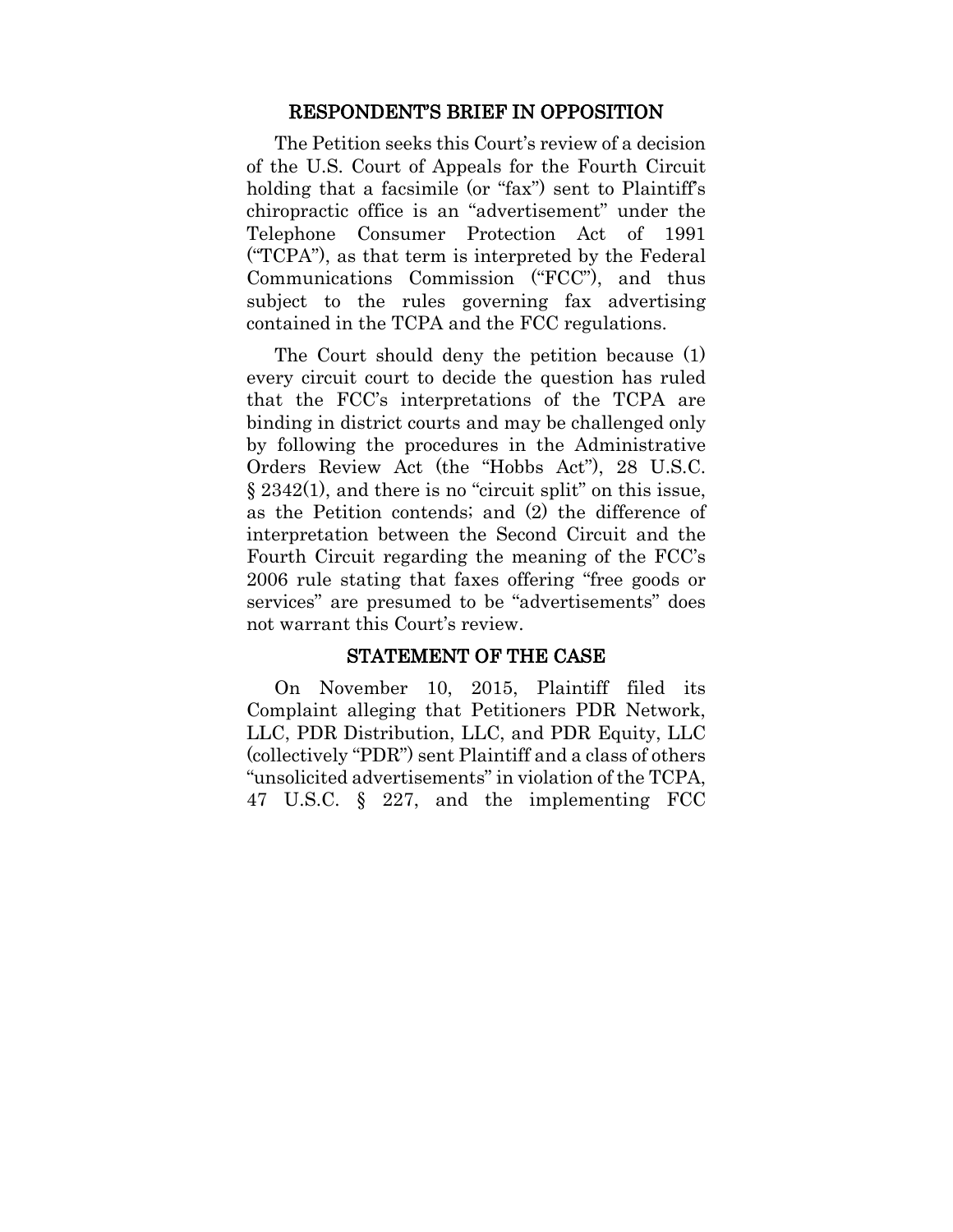regulations, 47 C.F.R. § 64.1200, including a fax on December 17, 2013 (the "Fax").

The Fax is addressed to "Practice Manager" from "PDR Network" and offers a "FREE 2014 Physicians Desk Reference eBook." (Pet. App. 51a). Fine print at the bottom of the Fax states: "To opt-out of delivery of clinically relevant information about healthcare products and services from PDR via fax, call 866-469- 8327. You are receiving this fax because you are a member of the PDR Network." (*Id.*) The Complaint seeks the relief authorized by the TCPA's private right of action, 47 U.S.C.  $\S$  227(b)(3), consisting of statutory damages of \$500 to \$1,500 per violation and injunctive relief. (Pet. App. 47a–48a).

On February 5, 2016, PDR moved to dismiss for failure to state a claim under Fed. R. Civ. P. 12(b)(6). PDR did not dispute that Plaintiff adequately alleged the Fax was "unsolicited," but argued that the Fax is not an "advertisement" as a matter of law because it "does not offer anything for purchase or sale," instead offering a "free" copy of the 2014 eBook. (Pet. App. 33a).

On March 4, 2016, Plaintiff filed its opposition to the motion to dismiss, arguing that the FCC issued a final order in 2006 interpreting the term "advertisement" in 47 U.S.C.  $\S$  227(a)(5), and ruling that "facsimile messages that promote goods or services even at no cost, such as free magazine subscriptions, catalogs, or free consultations or seminars, are unsolicited advertisements under the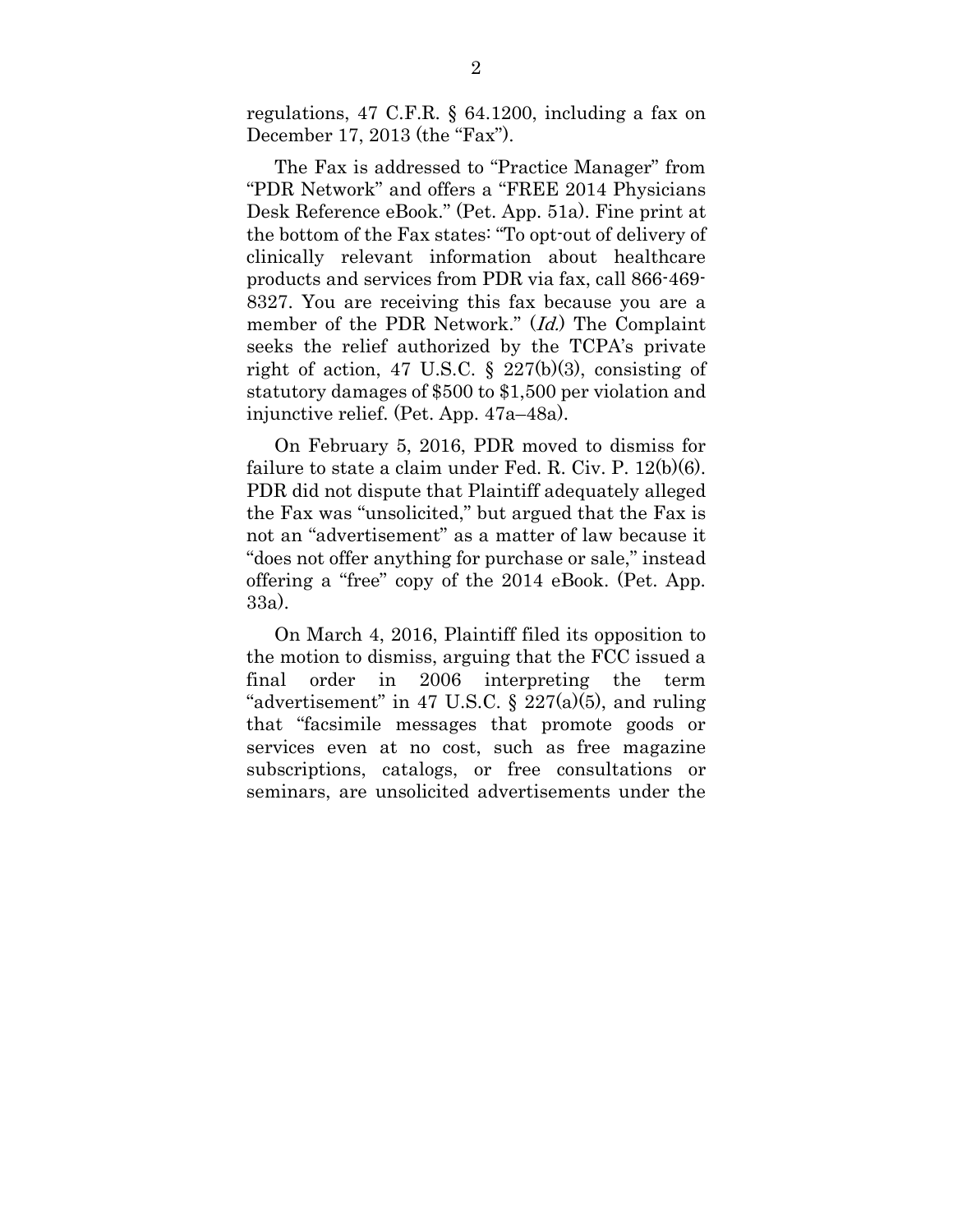TCPA's definition." (Pet. App. 49a; In re Rules & Regulations Implementing the Tel. Consumer Prot. Act of 1991; Junk Fax Prevention Act of 2005, 71 Fed. Reg. 25,967, 25,973 (May 3, 2006) ("2006 FCC Rule")). Plaintiff argued that (1) this ruling is binding in federal district courts under the Hobbs Act, 28 U.S.C. § 2342(1); and (2) that the plain language of the rule states that a fax offering free goods or services, like the Fax offering a free copy of the PDR e-book, is an "advertisement," and thus required to comply with the TCPA and the FCC regulations. (Pet. App. 39a– 40a).

On September 30, 2016, the district court granted PDR's motion to dismiss. First, the Court held that because the statutory definition of "advertisement" is "clear," the "FCC's interpretation of the TCPA is not due 'substantial deference'" under Chevron U.S.A., Inc. v. NRDC, 467 U.S. 837, 843 (1984). (Pet. App. 40a).

Second, the district court held that, "even if the Court were to defer to the FCC's interpretation," the 2006 FCC Rule states that a fax must "promote" free goods or services to be an advertisement, and promote has "an explicit commercial nature," which it concluded was lacking in the Fax offering the free PDR e-book, making it not an "advertisement" under the 2006 FCC Rule. (Pet. App. 40a–41a). Plaintiff timely appealed to the Fourth Circuit.

On February 23, 2018, the Fourth Circuit vacated the district court's dismissal. (Pet. App. 18a). The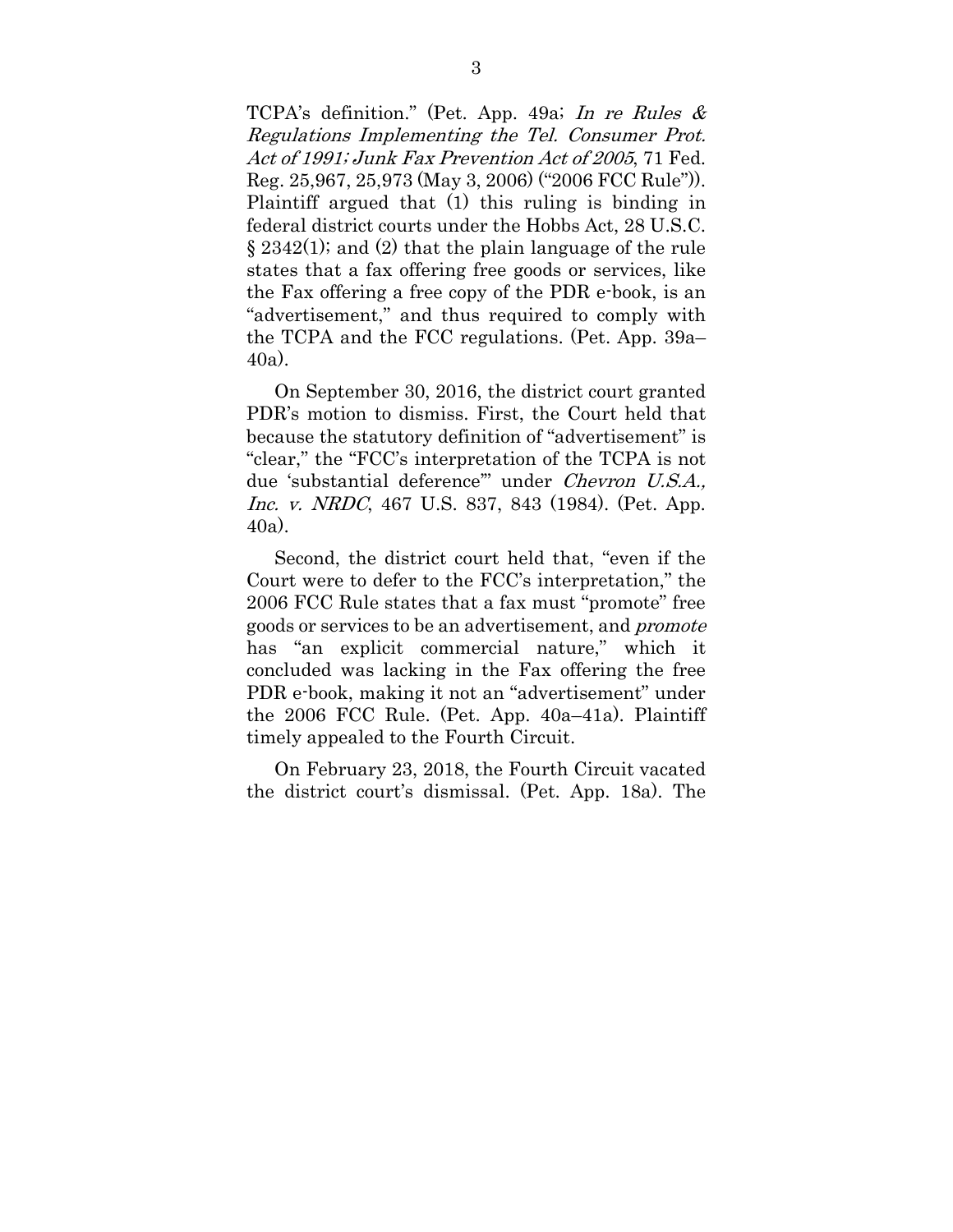Fourth Circuit's decision is reported at *Carlton &* Harris Chiropractic, Inc. v. PDR Network, LLC, 883 F.3d 459 (4th Cir. 2018).

First, the Fourth Circuit held that "the jurisdictional command of the Hobbs Act requires a district court to apply FCC interpretations of the TCPA," and the district court had "no power to decide whether the FCC rule was entitled to deference." (Pet. App. 8a, 11a). The Fourth Circuit noted that this kind of "jurisdiction-channeling" provision contained in the Hobbs Act is "nothing unique," and joined the Sixth, Seventh, Eighth, and Eleventh Circuits in holding that "[b]y refusing to defer to the FCC rule and applying Chevron analysis instead, the [district] court acted beyond the scope of its congressionally granted authority."  $(Id. 8a-9a)$ .

Second, having held that the 2006 FCC Rule was binding, the Fourth Circuit interpreted that rule, holding that the FCC's ruling that faxes offering "free goods or services" are advertisements is "clear and unambiguous," and "if the language of a statute or regulation has a plain and ordinary meaning, courts need look no further and should apply the regulation as it is written." (Id. 14a). The Fourth Circuit held that "[f]rom a natural reading of the text of the regulation, we get this simple rule: faxes that offer free goods and services are advertisements under the TCPA." (Id.) The Fourth Circuit held "[w]e need not 'harmonize' the FCC's rule with the underlying statute, or probe the agency's rationale," and that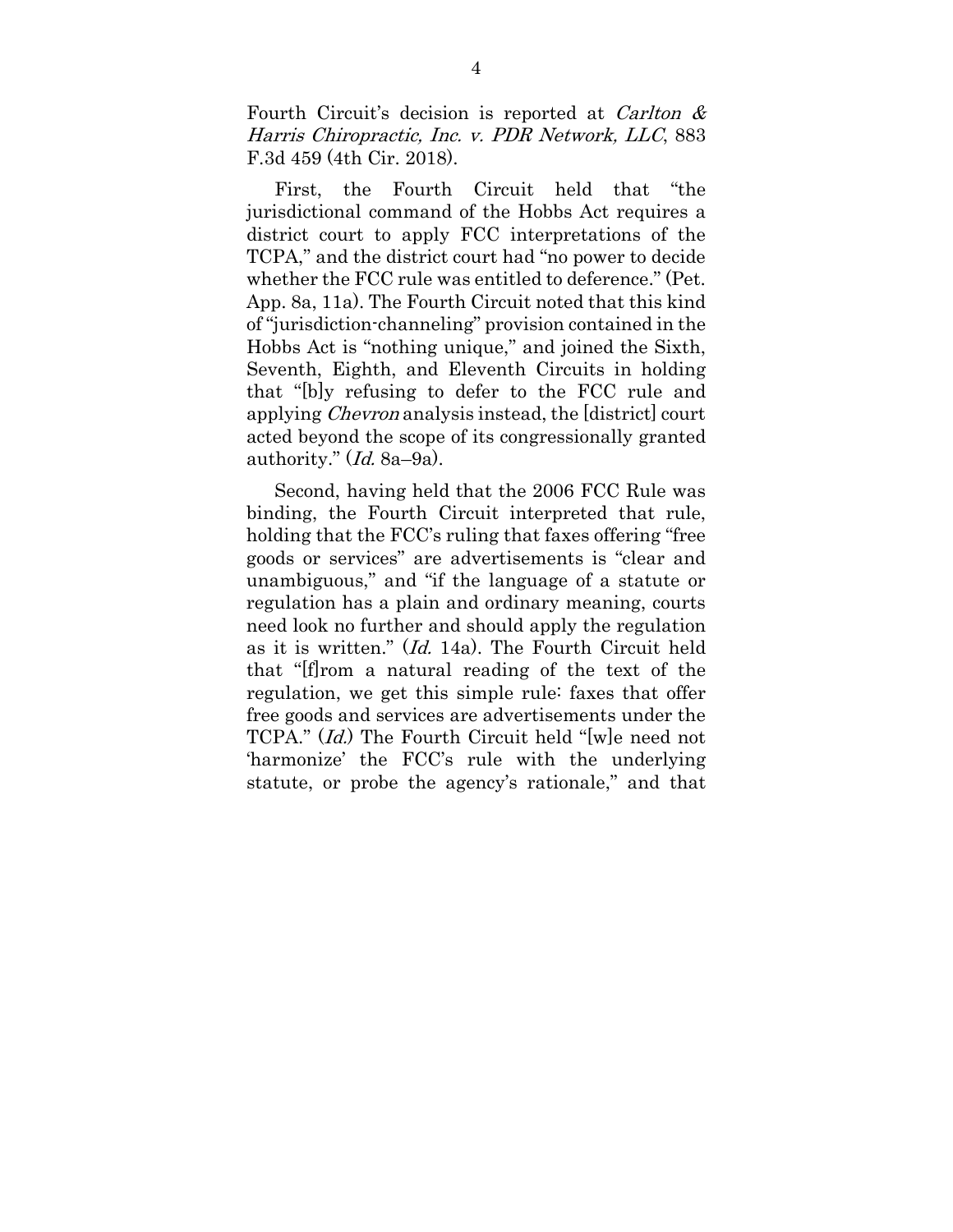"[b]ecause the plain meaning of the regulation is clear, our interpretive task is complete." (Id.)

The Fourth Circuit recognized that the FCC's rule treating all faxes offering free goods or services as "advertisements" subject to the TCPA and the FCC rules "may be overinclusive" and could in some cases "bar an organization from faxing offers for truly free goods and services unconnected to any commercial interest," but it held "prophylactic rules are neither uncommon nor unlawful." (Id. 15a). A prophylactic rule like the free-goods-or-services rule, the Fourth Circuit held, "cannot, and need not, operate with mathematical precision," and "[t]he mere fact that a regulation operates overbroadly" in some circumstances "does not render it invalid." (Id. (quoting Friedman v. Heckler, 765 F.2d 383, 388 (2d Cir. 1985)). In any case, the Fourth Circuit held that "given the increasing obsolescence of fax machines, we suspect there will be few occasions where this rule serves to block an entity wishing to offer truly free goods or services from doing so." (Id. 15a–16a).

The Fourth Circuit held that "although we do not reach the FCC's intent in enacting the rule," it was "reasonable" to classify all faxes offering free goods or services as "advertisements." (Id. 16a). The Fourth Circuit reasoned that "[t]his case illustrates why the FCC may have decided to implement so broad a rule," where Plaintiff's Complaint was dismissed without any discovery, where "few details of PDR Network's business model have emerged," and where "nothing in the record suggests that PDR Network is a charity"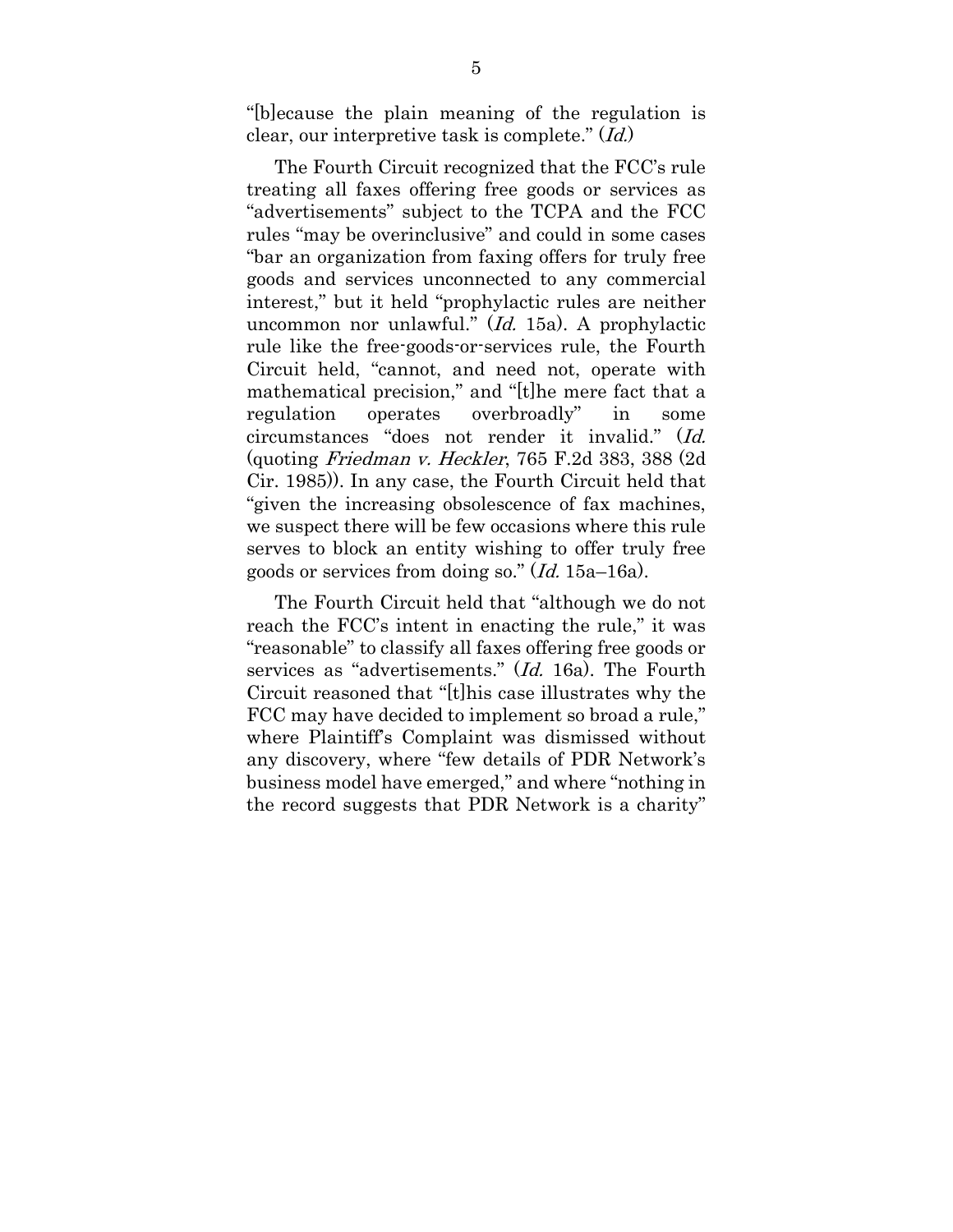with some non-commercial motive for sending the Fax. (Id. 17a).

The Fourth Circuit vacated the judgment and "remand[ed] for further proceedings consistent with this opinion."  $(Id. 18a)$ .

On March 9, 2018, PDR filed a petition for rehearing en banc, which the Fourth Circuit denied without any judge calling for a vote. (*Id.* 45a).

#### REASONS FOR DENYING THE PETITION

I. Every circuit to address the question has held that a "final order" of the FCC interpreting the TCPA may be reviewed only by the court of appeals in a Hobbs Act proceeding, and there is no circuit split on the issue.

PDR does not argue that the Fourth Circuit "decided an important federal question in a way that conflicts with relevant decisions of this Court," warranting review under Sup. Ct. R. 10(c). (Pet. at 1– 32). To the contrary, PDR cites FCC v. ITT World Commc'ns, Inc., 466 U.S. 463, 468 (1984), where this Court held "[e]xclusive jurisdiction for review of final FCC orders . . . lies in the Court of Appeals" under the Hobbs Act, 28 U.S.C. § 2342(1). (*Id.* at 29). Rather, PDR argues that there is a "circuit split" regarding whether the Hobbs Act requires a district court to follow the FCC's interpretations of the TCPA, or whether a district court can review those interpretations for Chevron deference. (Id. at 13).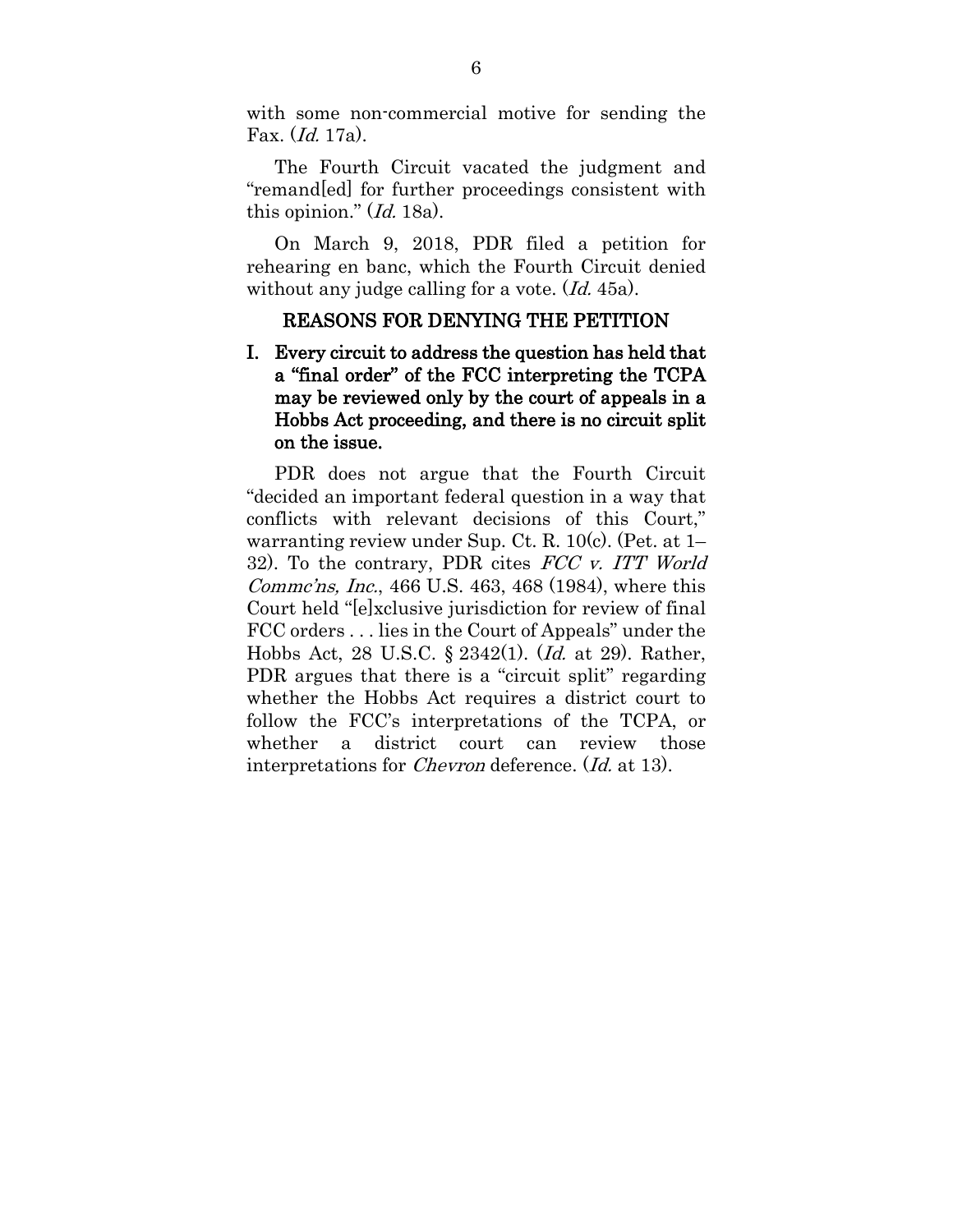There is no such split. Every circuit court to address this question has held that the FCC's interpretations of the TCPA are binding in district courts, and subject to review only in the court of appeals following the Hobbs Act procedures, and this Court denied certiorari in three of those cases. See Mais v. Gulf Coast Collection Bureau, Inc., 768 F.3d 1110, 1119 (11th Cir. 2014); Nack v. Walburg, 715 F.3d 680, 686 (8th Cir. 2013), cert. denied, 134 S. Ct. 1539; Leyse v. Clear Channel Broad., Inc., 545 Fed. App'x 444, 459 (6th Cir. 2013), cert. denied, 135 S. Ct. 57;[1](#page-14-0) C.E. Design, Ltd. v. Prism Bus. Media, Inc., 606 F.3d 443, 445–50 (7th Cir. 2010), cert. denied, 131 S. Ct. 933.

PDR asserts that it is not challenging the "validity" of the free-goods-or-services rule, and is instead merely asking this Court to allow the district court to hold that this rule conflicts with the "unambiguous" statute and is, therefore, not entitled to "substantial deference" under Chevron. (Pet. at 15). The Fourth Circuit correctly recognized that when a court holds that an agency order is not entitled to Chevron deference because it conflicts with an unambiguous statute, it is determining the "validity" of the order. (Pet. App. 20a). That is the same result

 $\overline{a}$ 

<span id="page-14-0"></span><sup>&</sup>lt;sup>1</sup> The 2013 *Leyse* decision superseded the Sixth Circuit's prior ruling in the case, which mistakenly ruled that the Hobbs Act did not bar the challenge to the regulation. Leyse v. Clear Channel Broad. Inc., 697 F.3d 360, 376 (6th Cir. 2012).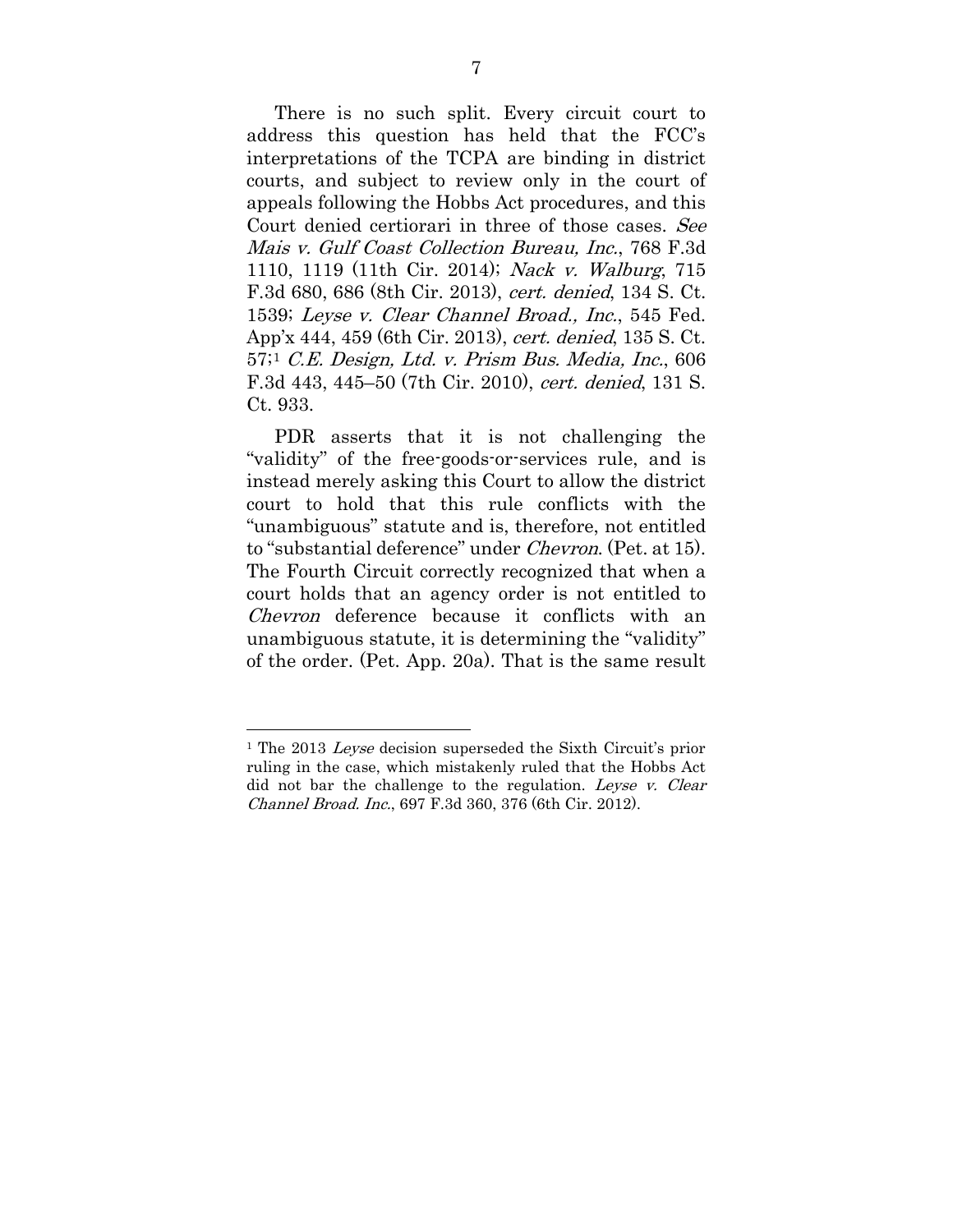reached by the circuit courts in Mais, Nack, Leyse, and C.E. Design.

In *Mais*, the district court granted summary judgment for the plaintiff in a TCPA case, refusing to apply a 1992 FCC order stating that the mere "provision of a cell phone number" constitutes "prior express consent," reasoning that the rule was "inconsistent with the statute's plain language because it impermissibly amends the TCPA to provide an exception for 'prior express *or implied* consent." Mais v. Gulf Coast Collection Bureau, Inc., 944 F. Supp. 2d 1226, 1239 (S.D. Fla. 2013). The district court held "Congress could have written the statute that way, but it didn't," and so "the FCC's contrary construction is not entitled to deference" under Chevron. Id.

The *Mais* district court insisted it was not violating the Hobbs Act by declining to enforce the FCC's interpretation because "this action's central aim is not to invalidate any [FCC] order," but "to obtain damages for violations of the TCPA, a consumer protection statute." Id. at 1237.

The Eleventh Circuit reversed, holding that "[b]y refusing to enforce the FCC's interpretation, the district court exceeded its power" in violation of the Hobbs Act. Mais, 768 F.3d at 1119. The Eleventh Circuit held it made "no difference" that the validity of the FCC's interpretation arose "in a dispute between private parties," rather than a proceeding with the primary purpose of attacking the ruling. *Id.*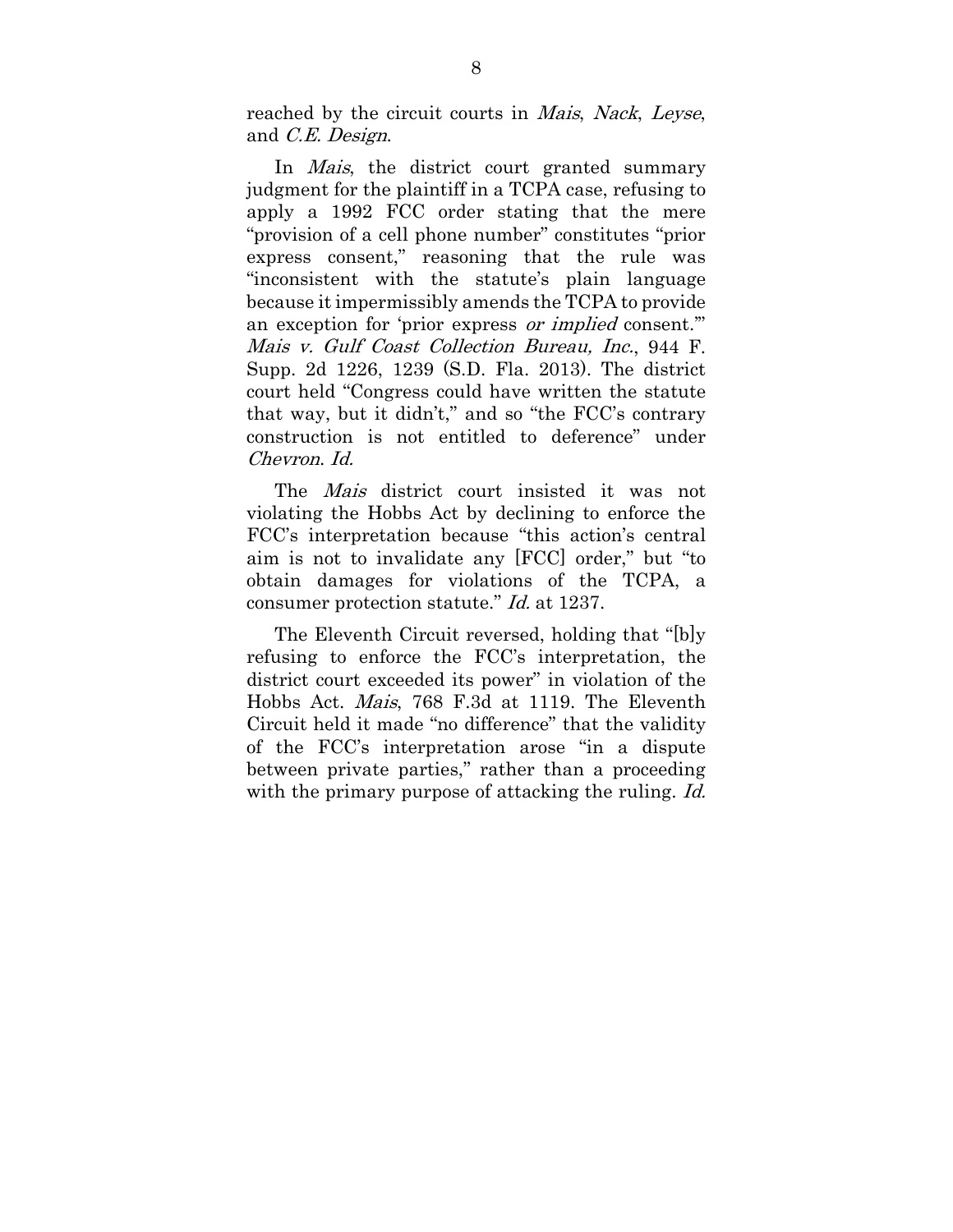It held the plaintiff was "free to ask the Commission to reconsider its interpretation of 'prior express consent' and to challenge the FCC's response in the court of appeals," but the district court was bound to enforce the ruling, even if it considered it unworthy of Chevron deference. Id. at 1119–20; see also Murphy v. DCI Biologicals Orlando, LLC, 797 F.3d 1302, 1307 (11th Cir. 2015) (district courts "may not determine the validity of FCC orders, including by refusing to enforce an FCC interpretation") (citing Mais, 768 F.3d at1114) (emphasis added).

In *Nack*, the district court entered summary judgment for the defendant in a TCPA case, "interpreting" an FCC rule requiring "opt-out notice" on fax advertisements sent with "prior express invitation or permission" as not applying to faxes sent with express permission, reasoning that "as a whole," the TCPA applies "only to unsolicited faxes," i.e., faxes sent without permission. Nack v. Walburg, 2011 WL 310249, at \*4–5 (E.D. Mo. Jan. 28, 2011). As in Mais, the district court insisted it was not "enjoining, setting aside, annulling, or suspending" the FCC rule in violation of the Hobbs Act, but "interpreting" it in a manner "consistent with the TCPA, and with Congress' and the FCC's stated intent to prevent 'unsolicited' facsimile advertisements." Id. at \*5–6.

On appeal, the FCC filed an amicus brief arguing that the defendant's "interpretive" challenge to the rule was barred by the Hobbs Act and that, to obtain judicial review of the rule, the defendant must petition the FCC and then (if the petition was denied)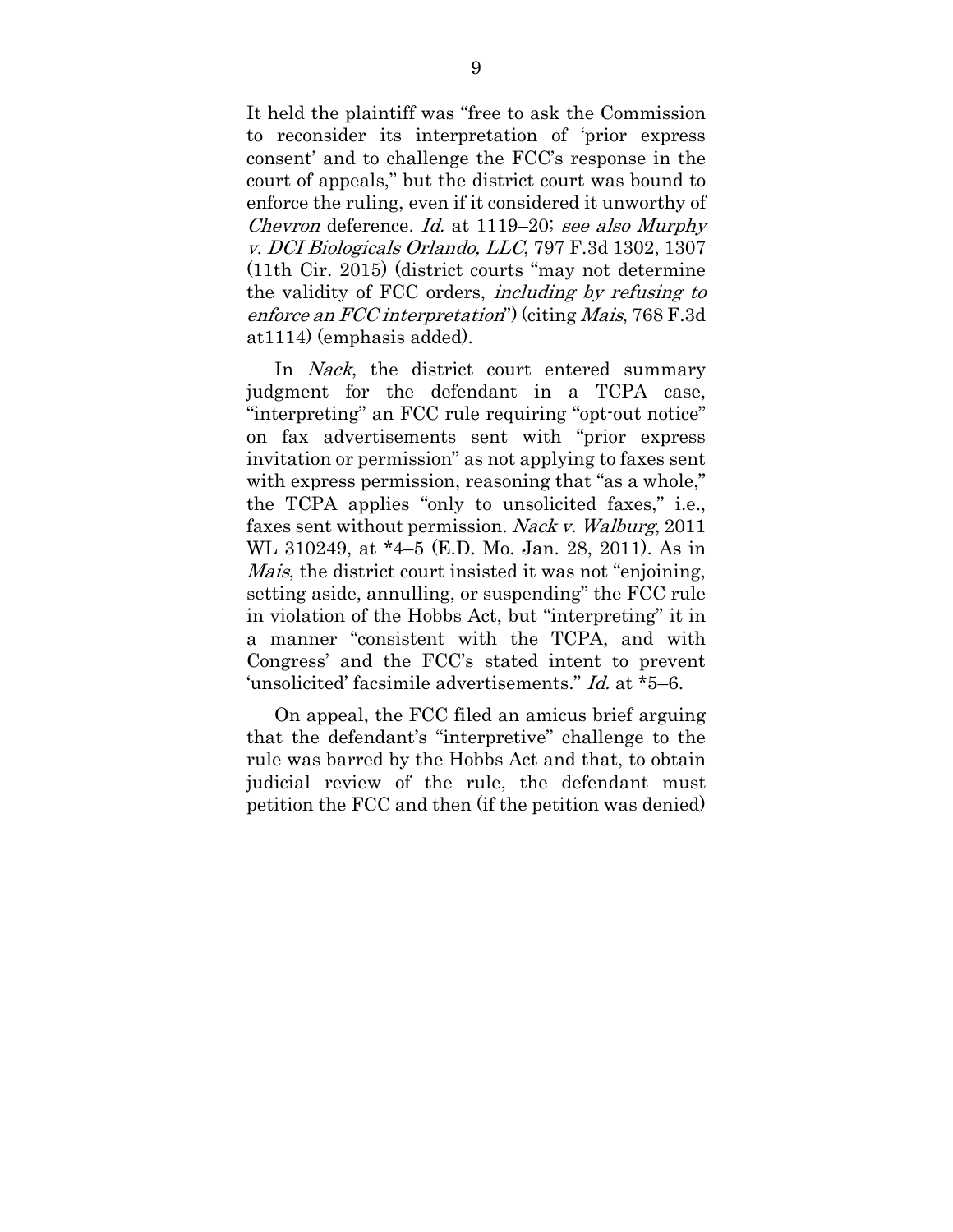seek review in the court of appeals. Nack, 715 F.3d at 686 n.2. The Eighth Circuit agreed with the FCC and reversed, holding that neither the district court nor the Eighth Circuit (in the current posture) had jurisdiction to "interpret" the regulation away as contrary to the statute and that the defendant must first "challenge the validity" of the regulation before the FCC to obtain judicial review. Id.

The Nack defendant petitioned this Court to review the Eighth Circuit's decision, which was denied. See 134 S. Ct. 1539.

The *Nack* defendant also petitioned the FCC, which, after a notice-and-comment period, issued a final order on October 30, 2014, granting in part and denying in part. In re Rules  $\&$  Regulations Implementing the Tel. Consumer Protection Act of 1991; Junk Fax Prevention Act of 2005, 29 FCC Rcd. 13998 (Oct. 30, 2014) ("2014 Order"). Multiple parties (both TCPA defendants and TCPA plaintiffs, some of whom were represented by undersigned counsel, Anderson + Wanca) filed petitions for review from the 2014 Order in the Eighth Circuit and D.C. Circuit under the Hobbs Act, which were transferred and consolidated by the MDL Panel in Bais Yaakov of Spring Valley v. FCC, 852 F.3d 1078, 1082 (D.C. Cir. 2017), cert. denied, 138 S. Ct. 1043. The D.C. Circuit reviewed the 2014 Order for Chevron deference and vacated the 2014 Order, in part. *Id.*; see also ACA Int'l v. FCC, 885 F.3d 687 (D.C. Cir. 2018) (applying Chevron in Hobbs Act appeal from 2015 FCC order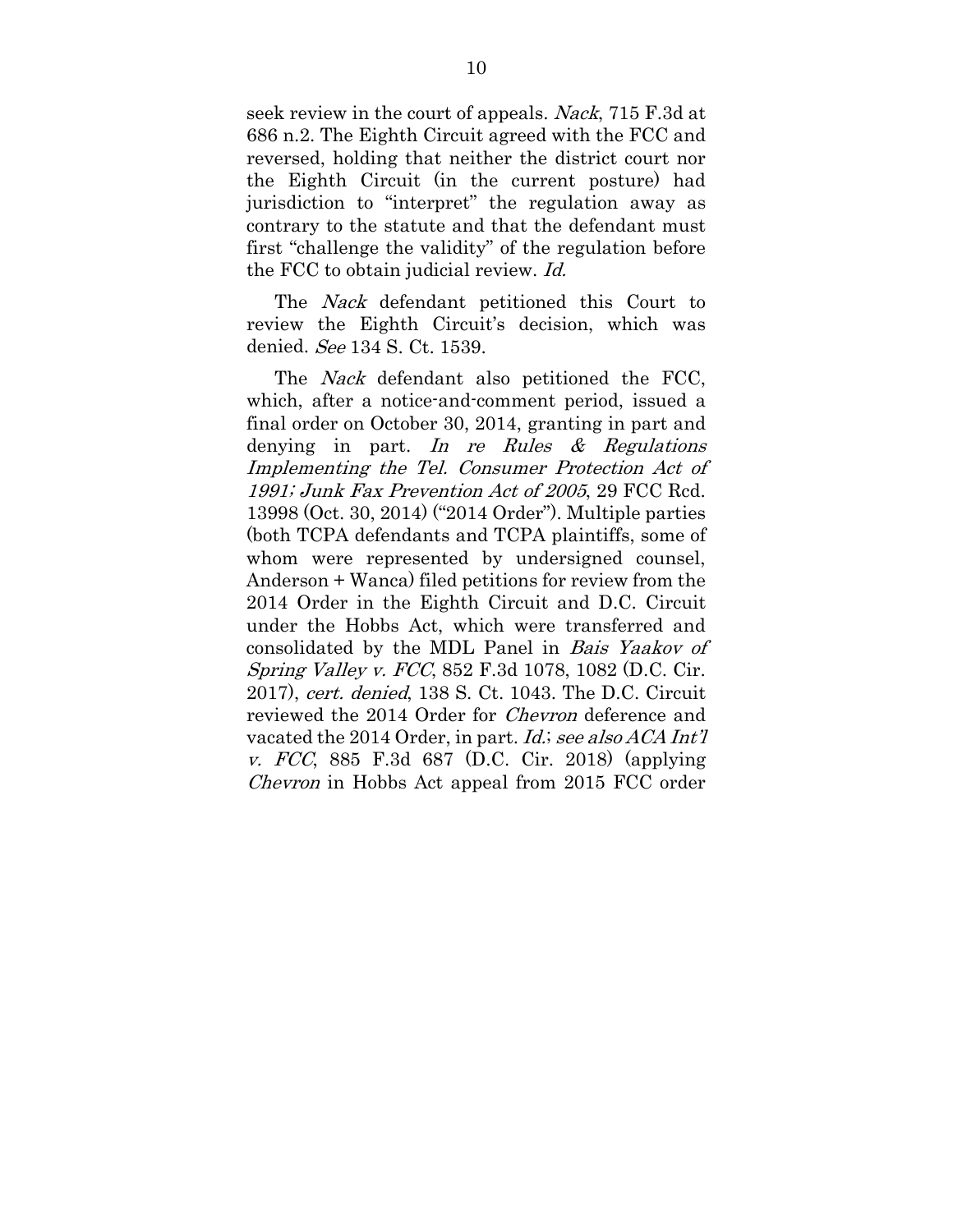interpreting TCPA provisions regarding autodialed voice telephone calls).

In Leyse, the district court dismissed a TCPA plaintiff's claim arising out of a telephone call from a local radio station, holding that the FCC issued an order in 2003 exempting such calls from the TCPA's definition of "advertisement," and that the plaintiff's challenge to the validity of that exemption was barred by the Hobbs Act. 545 Fed. App'x at 459. The Sixth Circuit affirmed, holding that "the Hobbs Act deprives the district court below—and this court on appeal—of jurisdiction over the argument that the exemption was invalid or should be set aside," holding, "the Hobbs Act's jurisdictional limitations are equally applicable" regardless whether a party challenges the agency order directly or "indirectly" in a private TCPA action. Id. (quoting C.E. Design, 606 F.3d at 448).

In *C.E. Design*, the district court granted summary judgment for the defendant in a TCPA action involving fax advertisements, enforcing the FCC's interpretation that faxes sent pursuant to an "established business relationship" or "EBR" were not prohibited and that the plaintiff's argument that the FCC had no authority to create the EBR rule was barred by the Hobbs Act. 606 F.3d at 446. The Seventh Circuit affirmed, holding it made "no difference" that the challenge to the EBR rule arose in a private TCPA action instead of an action with the express purpose of attacking the rule, and that when the plaintiff "argued that the district court should ignore—or in other words, invalidate—the FCC's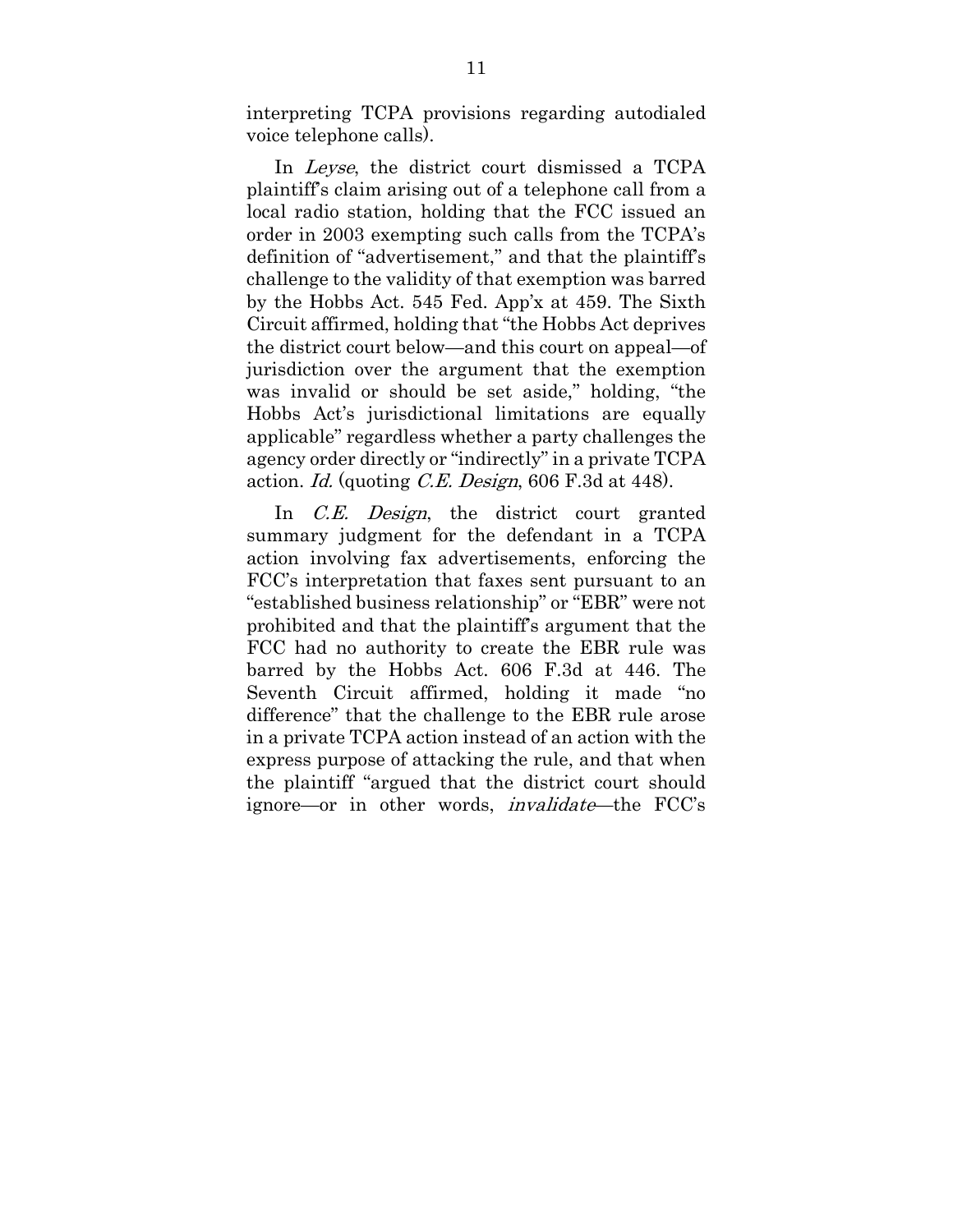EBR exemption for purposes of this suit, the Hobbs Act's jurisdictional bar came into play." *Id.* at 448 (emphasis added).[2](#page-19-0) 

Thus, with the addition of the Fourth Circuit's decision in this case, five circuit courts have now agreed that a district court cannot "ignore—or in other words, *invalidate*" an interpretation of the TCPA contained in a "final order" of the FCC. Under the Hobbs Act, 28 U.S.C. § 2342(1), a final order of the FCC may be reviewed for *Chevron* deference only in a court of appeals on direct appeal from the agency, as was the case in Bais Yaakov, 852 F.3d at 1082, and ACA Int'l, 885 F.3d 687.

PDR argues that the Second, Third, and Sixth Circuits would have allowed the district court to review the free-goods-or-services rule under *Chevron*. (Pet. at 17–20). None of the cases PDR cites stands for this proposition.

The Second Circuit's decision in Physicians Healthsource, Inc. v. Boehringer Ingelheim Pharm., Inc., 847 F.3d 92, 93–97 (2d Cir. 2017), does not mention the Hobbs Act or *Chevron*. Rather, as discussed in Section II, below, the Second Circuit applied the free-goods-or-services rule without questioning its validity, and merely interpreted it

 $\overline{a}$ 

<span id="page-19-0"></span><sup>2</sup> PDR appears to rely on Holtzman v. Turza, 728 F.3d 682, 687– 88 (7th Cir. 2013), as evidence of its alleged circuit split (Pet. at 14), but that decision does not mention the Hobbs Act.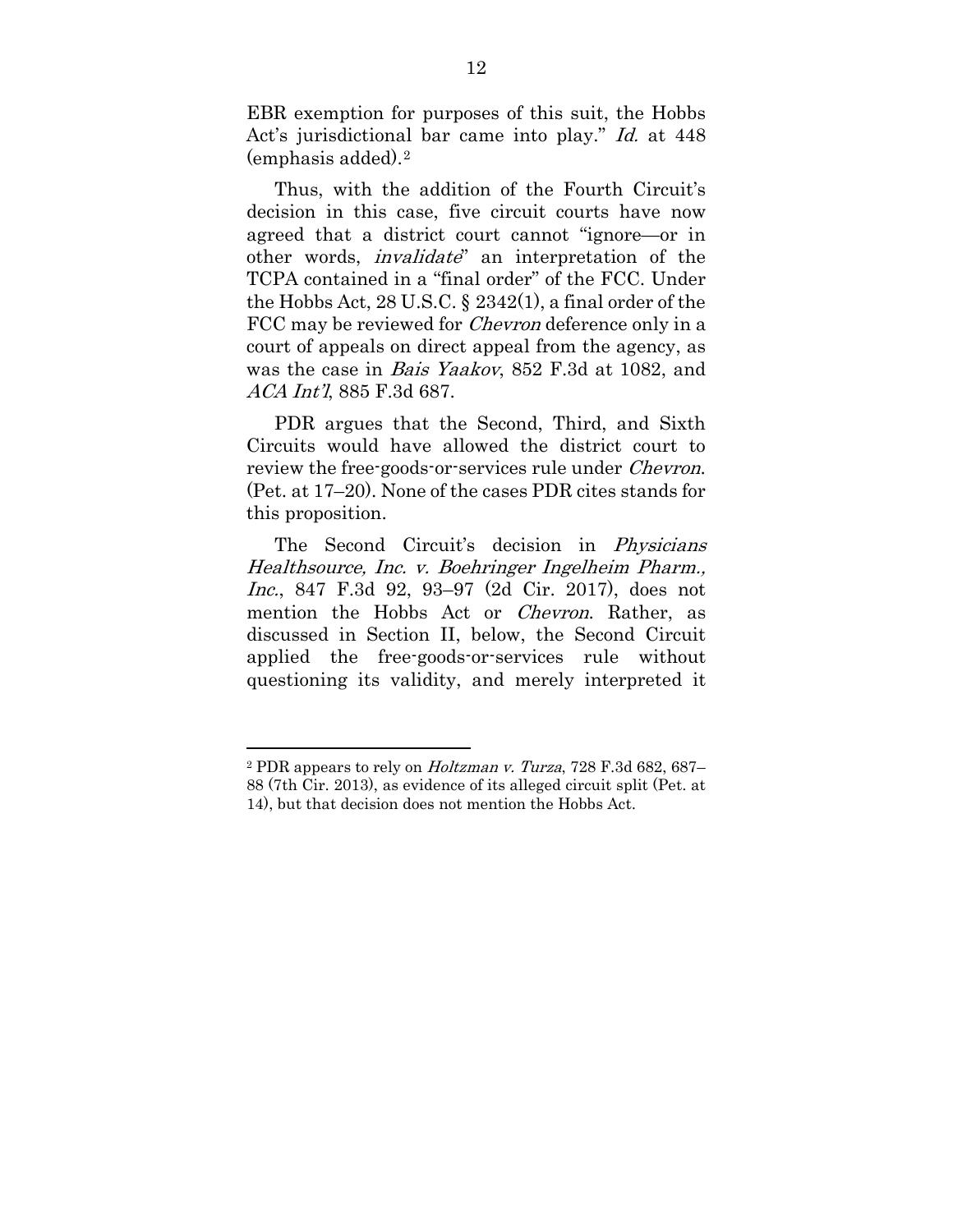more narrowly than the Fourth Circuit in this case.[3](#page-20-0) That interpretative issue—what the 2006 FCC Rule means—is unrelated to the "jurisdictional issue" identified in the Petition—whether the rule is subject to judicial review in a district court.

PDR cites two unreported Third Circuit decisions to show its alleged circuit split. In Manuel v. NRA Grp. LLC, 722 Fed. App'x 141, 148 (3d Cir. Jan. 12, 2018), the defendant relied on the FCC's interpretation of "automatic telephone dialing system" in the district court, lost on summary judgment, and then argued on appeal that the FCC's interpretation was wrong. The Third Circuit affirmed the summary judgment, holding the defendant waived the argument. Id. In Dominguez v. Yahoo, Inc., 629 Fed. App'x 369, 373 (3d Cir. Oct. 23, 2015), the Third Circuit vacated summary judgment for the defendant on the "automatic telephone dialing system" question and remanded for the district court to reconsider in light of an intervening FCC ruling interpreting that term. Neither case stands for the proposition that a district court has jurisdiction to decide whether a final order of the FCC interpreting the TCPA should be accorded *Chevron* deference.

 $\overline{a}$ 

<span id="page-20-0"></span><sup>3</sup> As discussed in Section II, the result in this case would be the same under the Second Circuit's interpretation of the free-goodsor-services rule in Boehringer, where the Fax "relate[s] to" PDR's business and the district court dismissed for failure to state a claim prior to any discovery into whether it was a "pretext."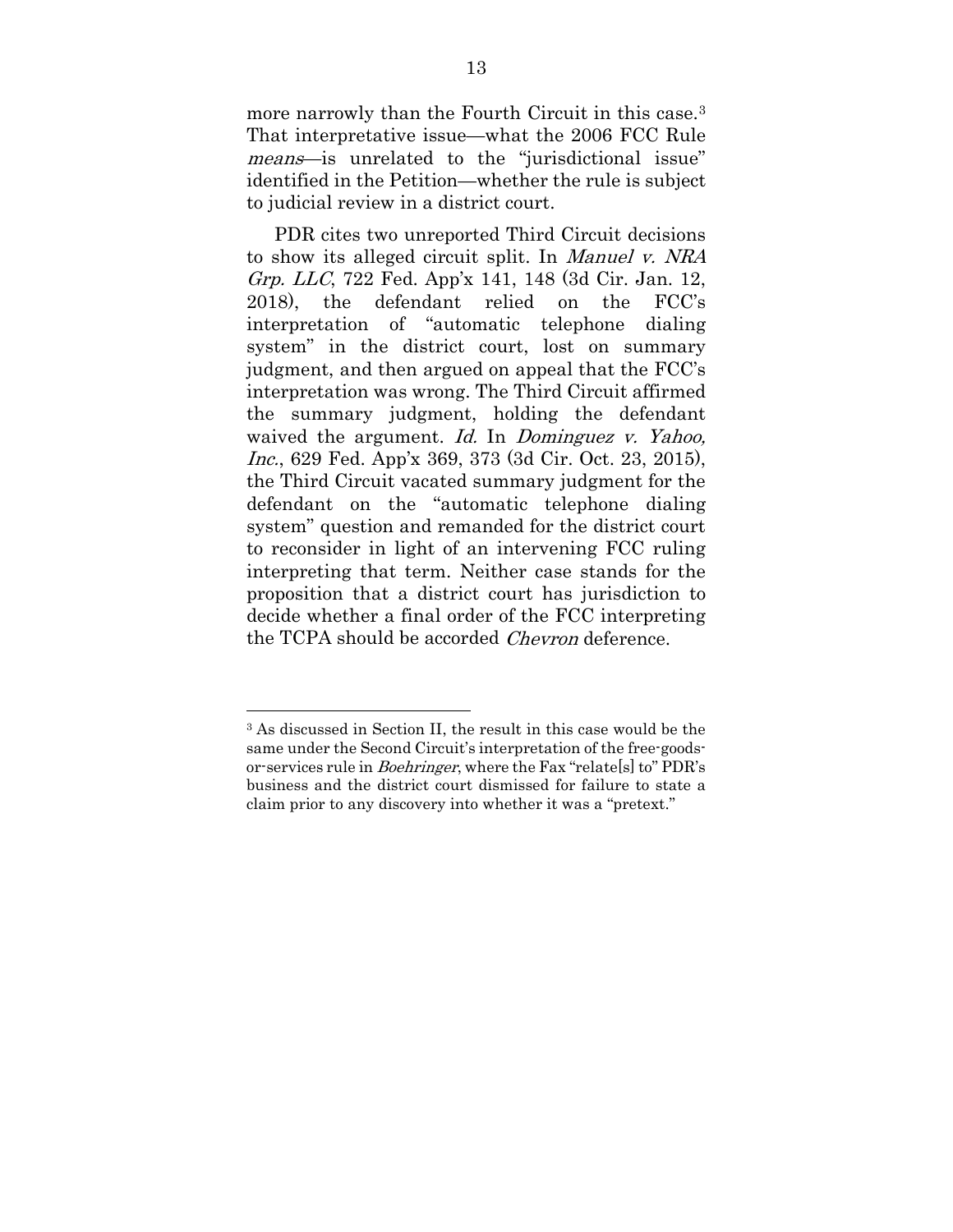Finally, PDR argues that the Sixth Circuit would have allowed the district court "to conduct a *Chevron* analysis" of the free-goods-or-services rule based on Sandusky Wellness Ctr., LLC v. Medco Health Sols., Inc., 788 F.3d 218 (6th Cir. 2015). (Pet. at 18). Sandusky does not mention the Hobbs Act. 788 F.3d at 219–26. Nor did Sandusky involve a fax offering "free goods or services," implicating the 2006 FCC Rule. Rather, the fax in that case was sent by a pharmacy-benefits manager to physicians, explaining which medications were on a "formulary," and thus covered by insurance. Id. The Sixth Circuit did not hold that any FCC interpretation was not worthy of Chevron deference. Id. In fact, the Sixth Circuit went on to actually apply the FCC's interpretations, holding the formulary fax was "purely informational" under those interpretations. Id.

Finally, PDR makes a policy argument that "[s]tripped of their jurisdiction" to review FCC orders, district courts will be required to apply those orders. even if the district judge believes they conflict with an "unambiguous" statute, a result that PDR argues "undercuts the purpose of our judicial system." (Pet. at 20). PDR ignores that the Hobbs Act does not state that an FCC order can never be subject to judicial review. As the Fourth Circuit recognized, the Hobbs Act merely "channel[s]" review of such orders to the court of appeals, which is "nothing unique." (Pet. App. 8a (quoting Blitz v. Napolitano, 700 F.3d 733, 742 (4th Cir. 2012) (noting that agency decisions are "commonly" subject to such provisions and that "final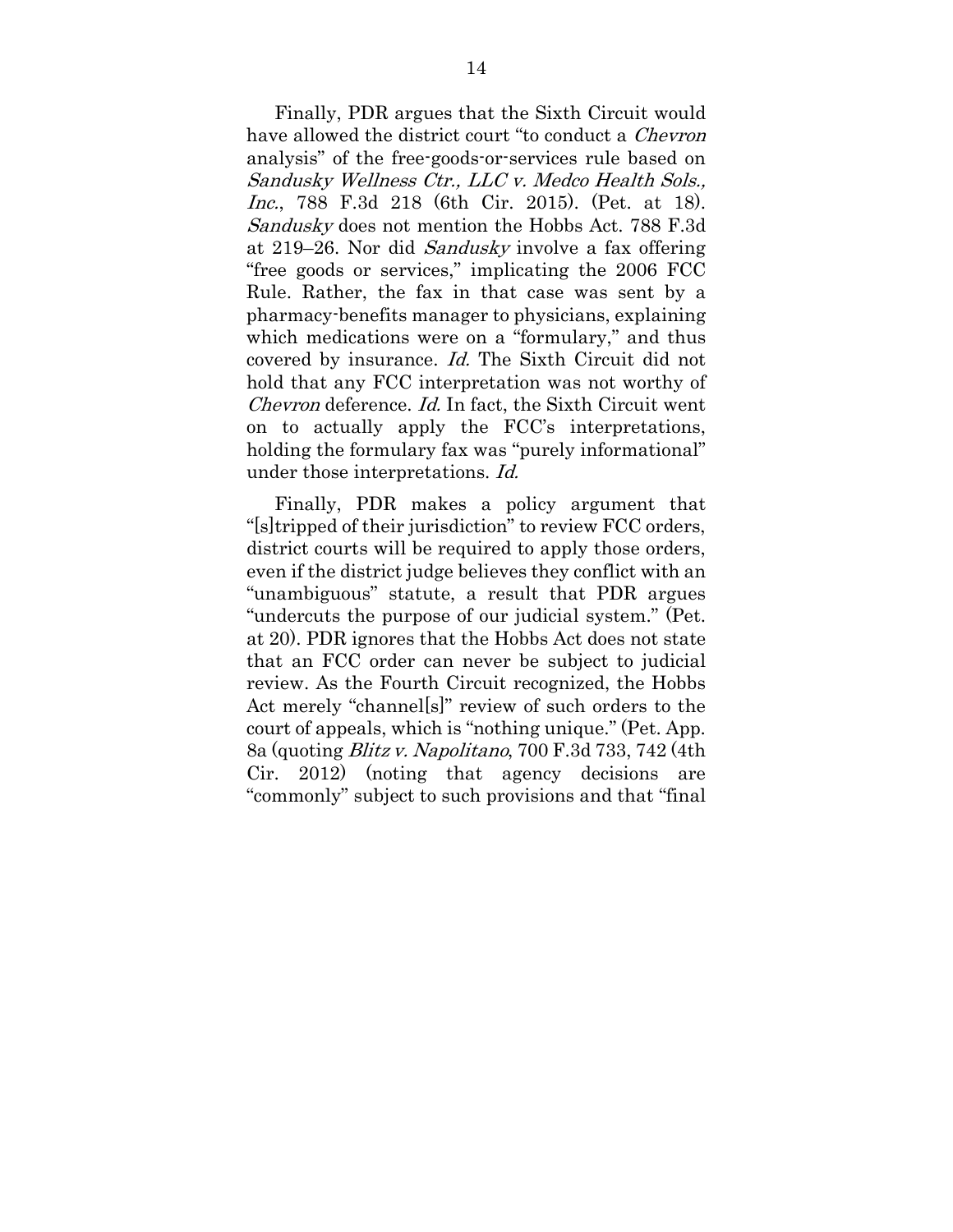agency actions are generally reviewed in the courts of appeals")). The subject-matter jurisdiction of the federal district courts is controlled by statute, and the Hobbs Act does not undermine the "purpose of our judicial system," contrary to PDR's suggestion.

In sum, there is no circuit split on the "jurisdictional issue" identified in PDR's Petition, and the Petition should be denied.

#### II. The difference of interpretation between the Second Circuit and Fourth Circuit regarding the meaning of the free-goods-or-services rule does not warrant this Court's review.

PDR argues that the Fourth Circuit's interpretation of the free-goods-or-services rule creates a circuit split with the Second, Sixth, Ninth, and Eleventh Circuits. (Pet. at 21). Of the supposedly conflicting cases PDR cites, the only one that applies the free-goods-or-services rule is the Second Circuit's decision in *Boehringer*.

In *Boehringer*, the district court interpreted the 2006 FCC Rule to mean that a fax offering free goods or services must actually be a "pretext" to further advertising to be an "advertisement," and dismissed for failure to state a claim. 847 F.3d at 95. The Second Circuit agreed with the district court's interpretation that there must be a "pretext" in fact but nevertheless reversed the dismissal, holding that the free-seminar fax sent to the plaintiff was "plausibly" an advertisement, where the subject of the free seminar (a medical condition) "relate[d] to" the business of the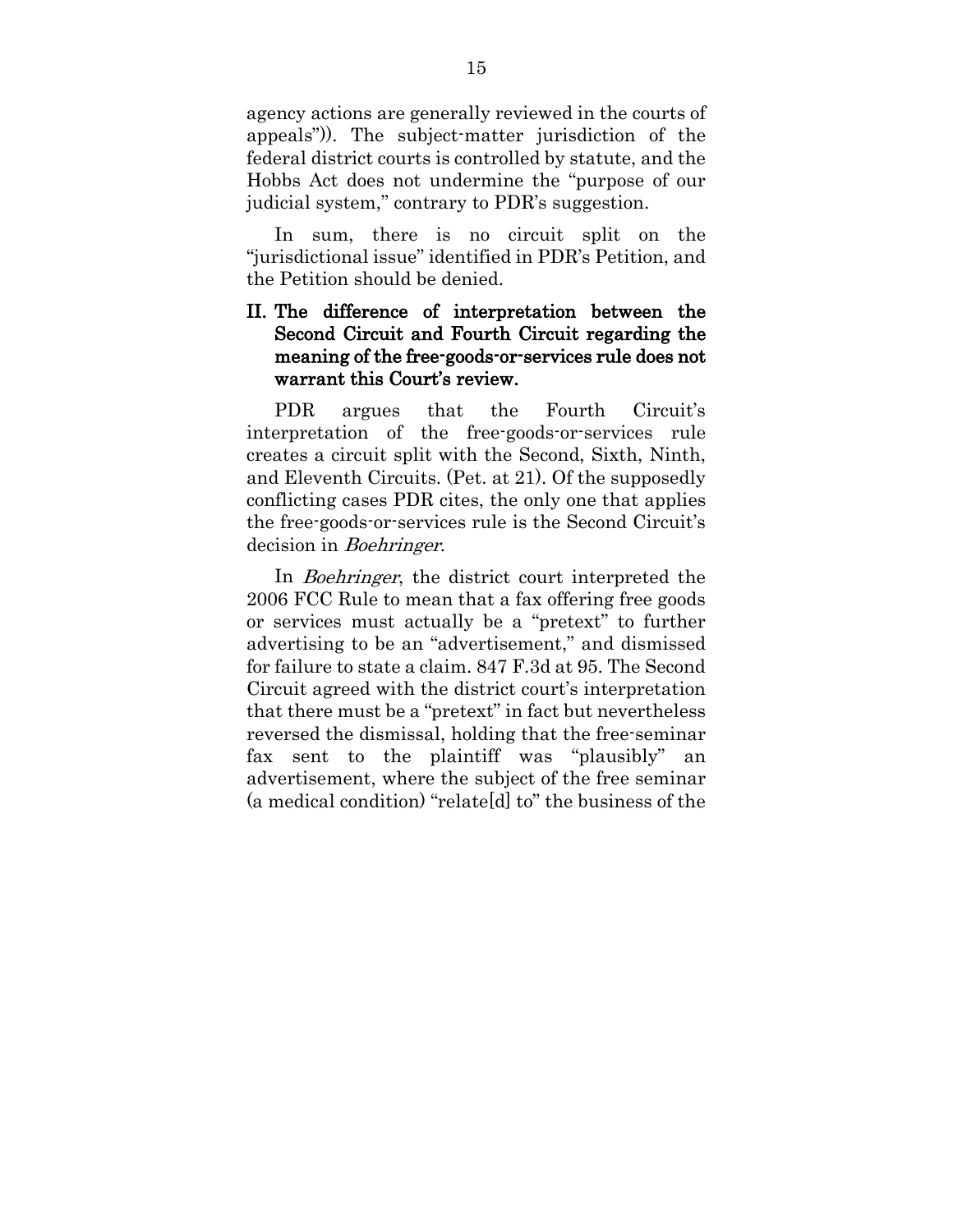sender (manufacturing pharmaceuticals, including one in the pipeline but not yet approved, to treat that same medical condition). Id. at 96.

The Second Circuit held the defendant could rebut this "presumption" at summary judgment to show that the fax was not in fact a pretext, but only after discovery into, for example, "testimony of the dinner meeting participants," along with "the meeting's agenda, transcript, presentation slides, speaker list, or any internal emails or correspondences discussing the meeting." Id. at 97. The Second Circuit ruled the plaintiff should not, however, be required "to plead specific facts alleging that specific products or services would be, or were, promoted at the free seminar," without the benefit of any discovery because that "would impede the purposes of the TCPA," which is a "remedial statute" that "should be construed to benefit consumers." Id. (quoting Gager v. Dell Fin. Servs., LLC, 727 F.3d 265, 271 (3d Cir. 2013)).

Although the Second Circuit interpreted the 2006 FCC Rule more narrowly in *Boehringer* than the Fourth Circuit in this case, this difference of interpretation does not warrant this Court's review.

First, the result in this case would be the same under the Fourth Circuit's plain-language interpretation or the Second Circuit's narrower interpretation. The Second Circuit would have reversed the district court's dismissal here because, as in Boehringer, the Fax promoting the free 2014 e-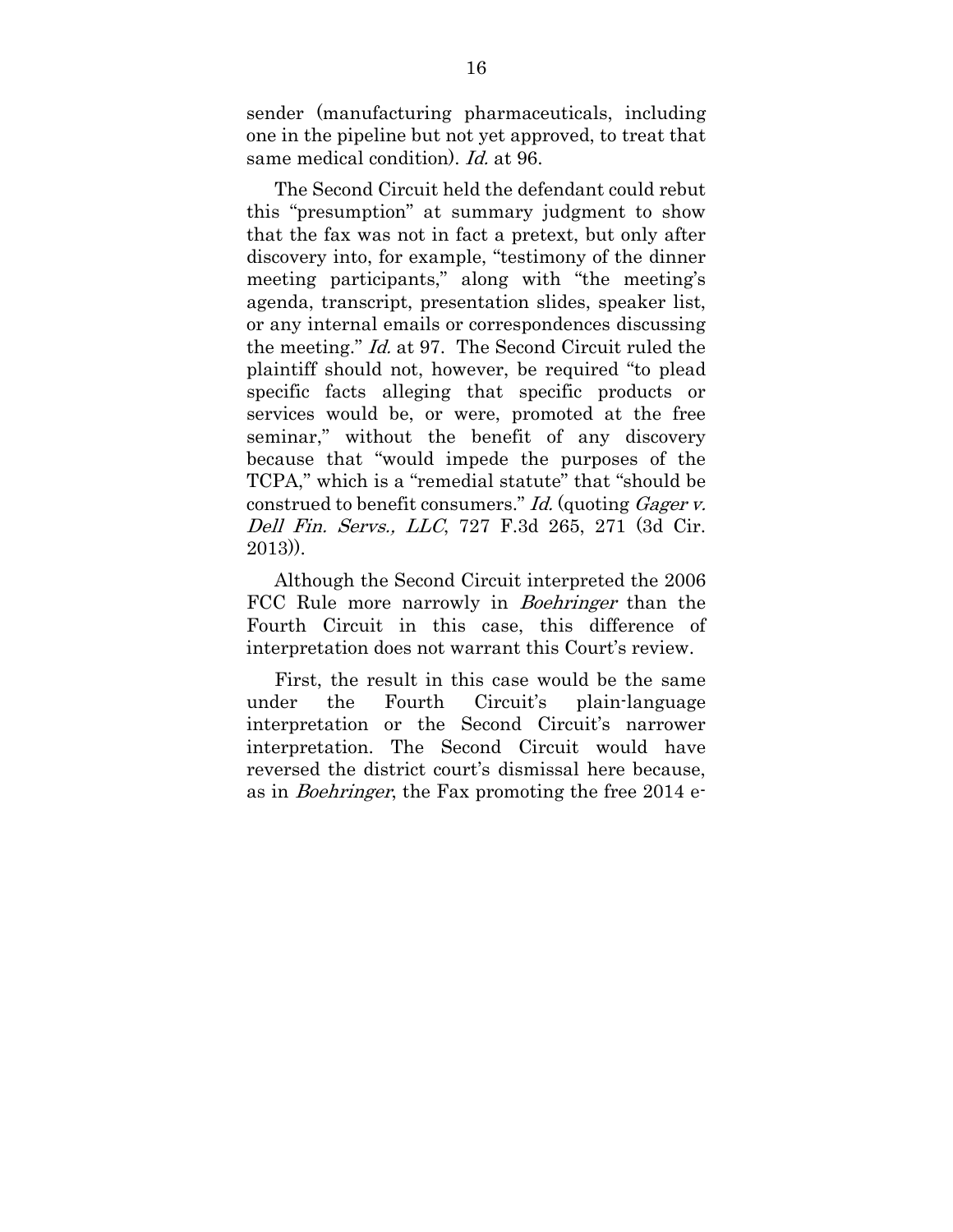Book plainly "relates to [PDR's] business." Boehringer, 847 F.3d at 96. The Fax asks recipients to contact "customerservice@pdr.net" for additional information. (Pet. App. 51a). PDR is not a non-profit organization.[4](#page-24-0) It is a for-profit enterprise, and the Second Circuit would presume at the pleading stage, as it did in Boehringer, that commercial entities do not send offers of free goods and services "for no business purpose." Boehringer, 847 F.3d at 95. Because the Fax in this case "relates to" PDR's forprofit business, the dismissal would be reversed under the Second Circuit standard or the Fourth Circuit standard, so it is a poor vehicle to resolve the difference of interpretation regarding the scope of the free-goods-or-services rule (even if this difference of interpretation were worthy of certiorari).

Second, the free-goods-or-services rule is rarely implicated in TCPA litigation. There have been only two circuit court decisions (Boehringer and the Fourth Circuit's opinion in this case) applying the free-goods-or-services rule in the 12 years since the FCC issued it in 2006, and only a handful of district court cases. See, e.g., Physicians Healthsource, Inc. v. Stryker Sales Corp., 65 F. Supp. 3d 482, 492 (W.D. Mich. 2015). Given the "increasing obsolescence of fax machines" noted by the Fourth Circuit, it is unlikely

 $\overline{a}$ 

<span id="page-24-0"></span><sup>4</sup> Judge Leval's concurrence reasoned that the result might be different for free-goods-or-services faxes sent by "nonprofits." Boehringer, 847 F.3d at 102 (Leval, J., concurring).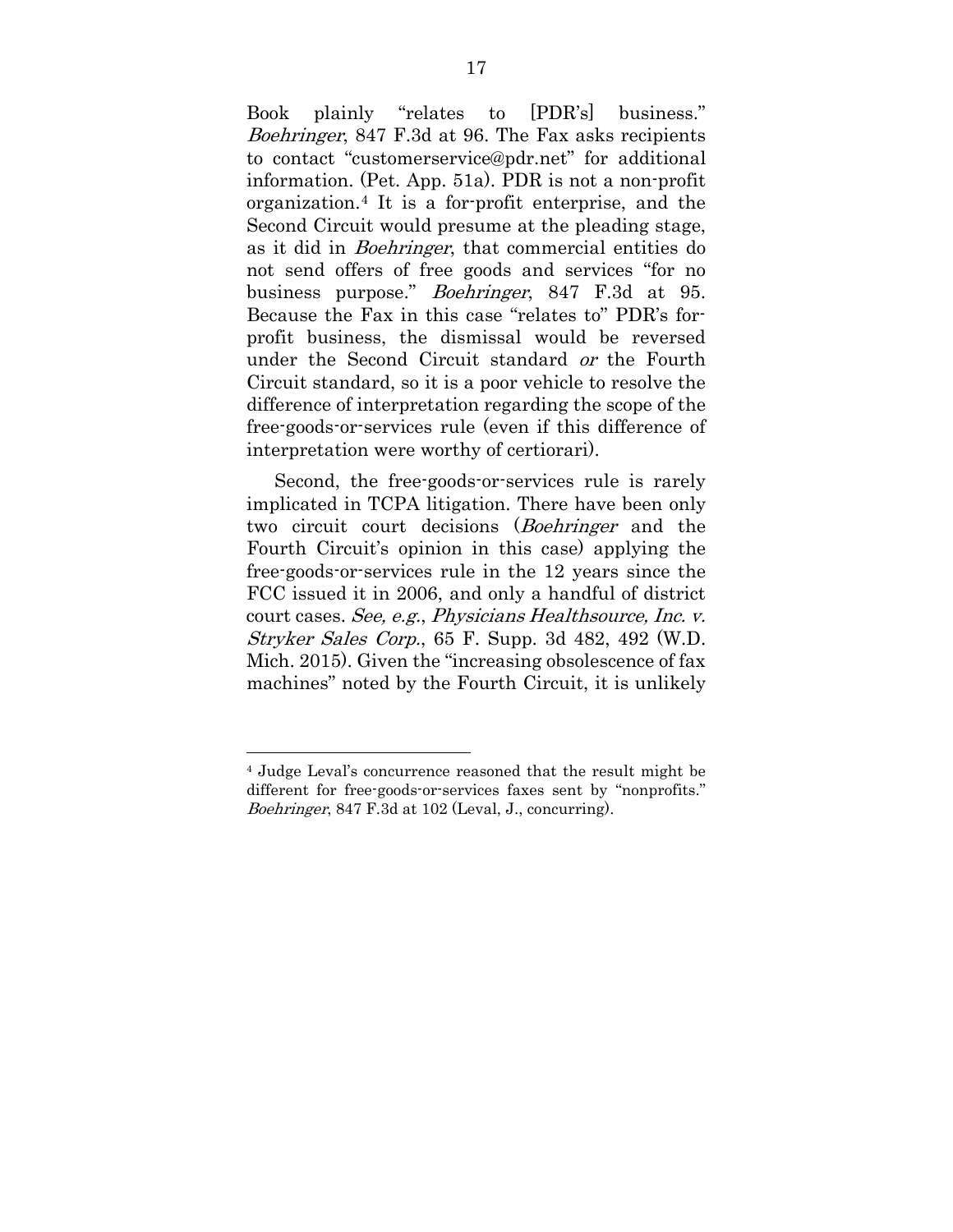that there will be many more such cases. (Pet. App. 15a–16a).

In contrast to *Boehringer*, the other cases on which PDR relies for its alleged split in authority regarding the meaning of the 2006 FCC Rule do not involve faxes offering free goods or services, and so they do not create a circuit split as to the meaning of that ruling. The Sixth Circuit's summary-judgment decision in Sandusky, 788 F.3d at 223, expressly contrasted the purely informational fax in that case, which merely stated which medications were on a formulary, with faxes offering "free seminars," stating that free-seminar faxes are "likely" advertisements. Thus, the Sixth Circuit would "likely" rule in Plaintiff's favor in this case, and would certainly allow Plaintiff to survive a motion to dismiss for failure to state claim and proceed to discovery and summary judgment, like the plaintiff in Sandusky.

The faxes at issue in the Ninth Circuit's unreported decision in N.B. Indus. v. Wells Fargo  $\&$  $Co$ , 465 Fed. App'x 640 (9th Cir. 2012), contained information about an award and encouraged recipients to apply for the award. It did not discuss or even mention the free-goods-or-services rule, and so it cannot create a conflict with the Fourth Circuit's interpretation of that rule in this case, or the Second Circuit's interpretation of the rule in Boehringer.

Finally, PDR cites *Florence Endocrine Clinic*, PLLC v. Arriva Med., LLC, 858 F.3d 1362, 1366–67 (11th Cir. 2017). (Pet. at 22). The fax at issue in that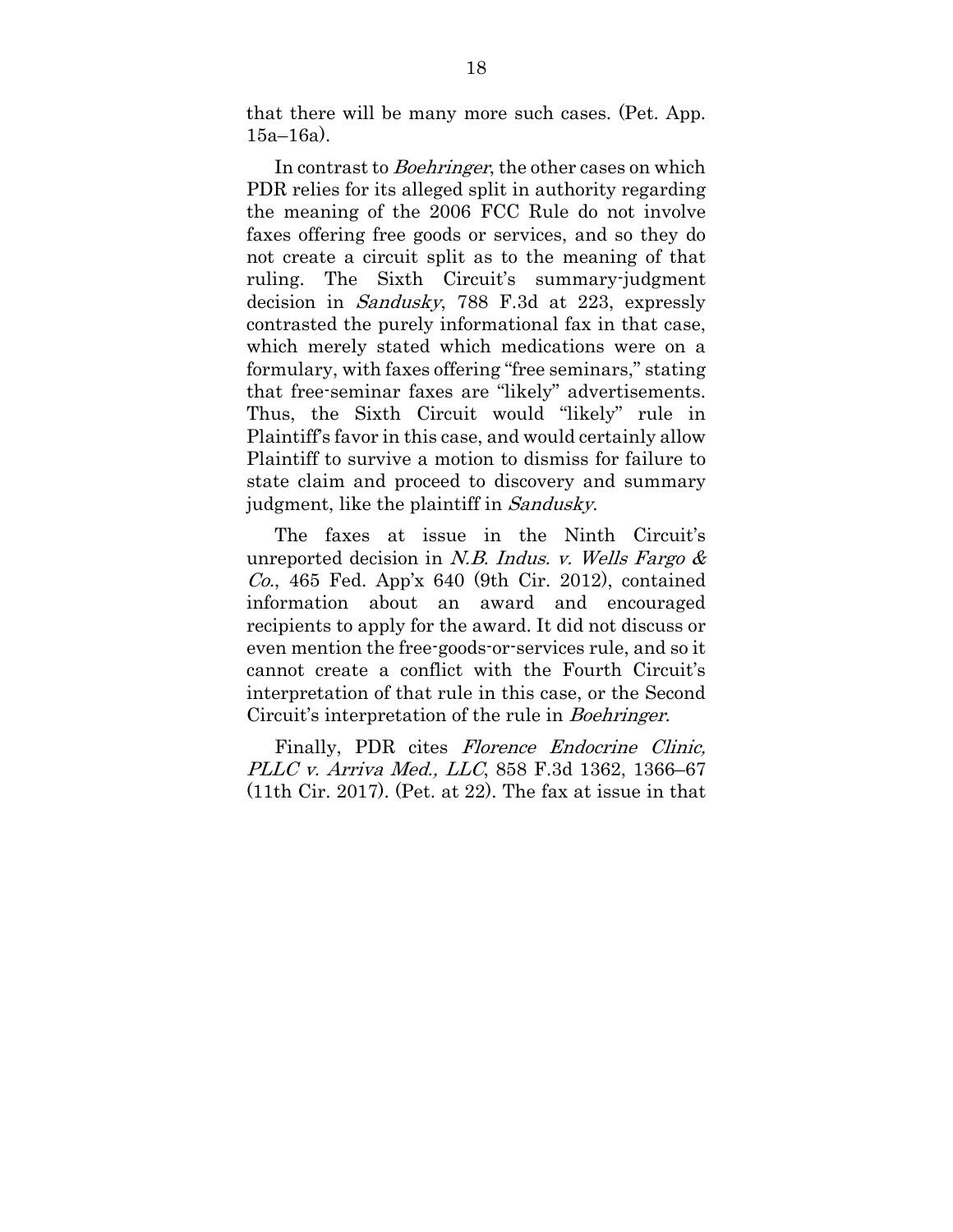case asked doctors to provide "information to complete an order already made" by their patients. Id. The faxes did not offer free goods or services, and the Eleventh Circuit affirmed the dismissal while distinguishing cases where the faxes "encouraged the recipient of the fax to prescribe the drug to patients" or invited doctors to attend a "free seminar" sponsored by the fax sender. Id. at 1367. The decision does not cite or discuss the free-goods-or-services rule, and it does not conflict with the Fourth Circuit's decision in this case with respect to the meaning of that rule. Id.

In sum, the difference of interpretation between the Fourth Circuit's plain-language reading of the free-goods-or-services rule and the Second Circuit's interpretation that the fax must be a "pretext" in fact would not change the outcome in this case, and the issue does not warrant this Court's review.

#### III. The Fourth Circuit's ruling does not "prohibit" PDR from sending faxes offering free copies of its e-book, as long as it follows the rules.

PDR complains that the Fourth Circuit's decision that the Fax is an advertisement "effectively bars" or "prohibit[s]" it from offering free copies of the e-book by fax. (Pet. at 30). PDR is mistaken. It is not necessarily unlawful to send fax advertisements. The TCPA merely requires that the fax sender obey a few simple rules.

First, the sender must either (1) obtain the recipient's "prior express invitation or permission" to send fax advertisements  $or(2)$  take care to send faxes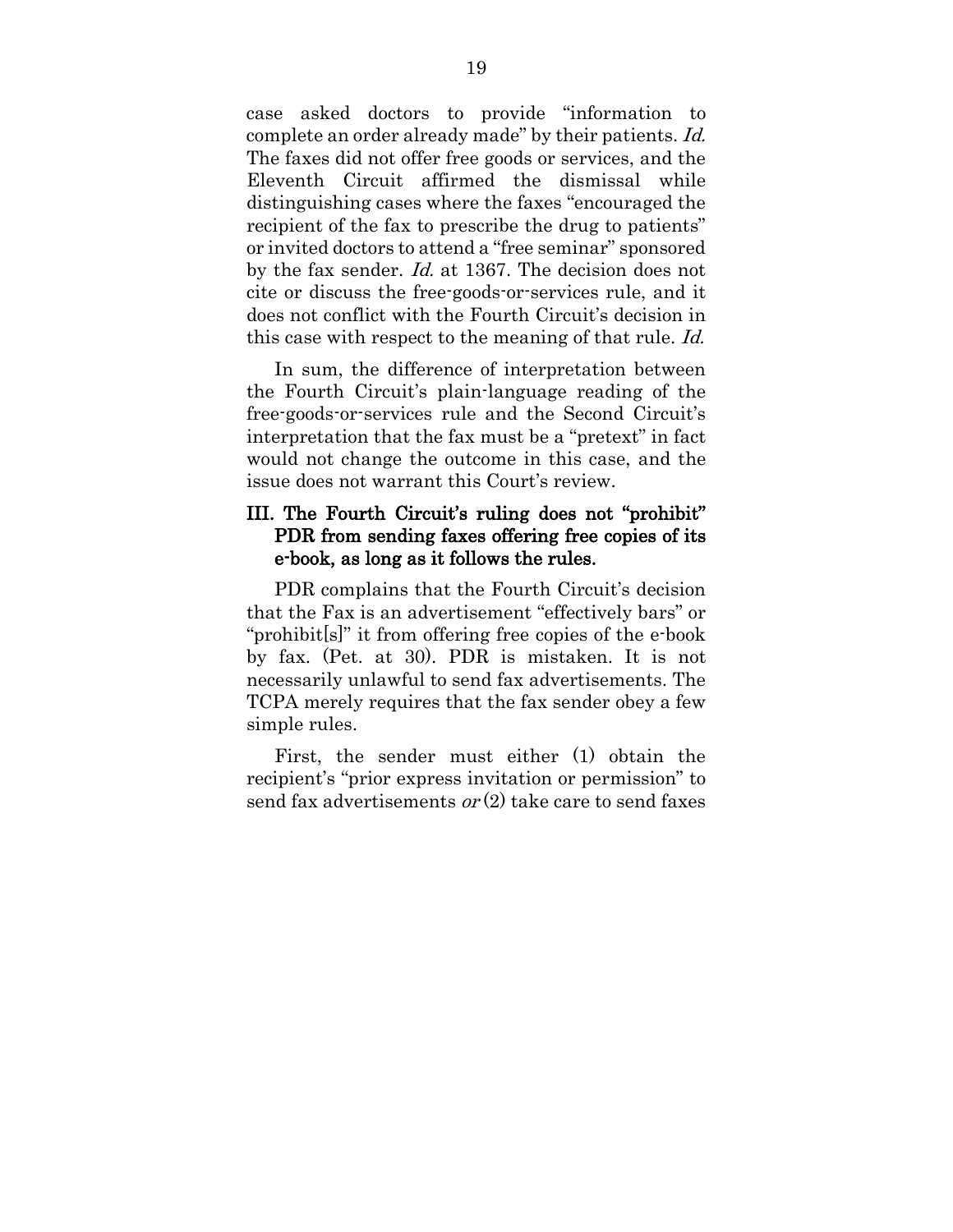only to recipients with whom the sender has an "established business relationship" (or "EBR"). 47 U.S.C.  $\S 227(a)(5)$ ; *id.*  $\S 227(b)(1)(C)$ .

Second, if the sender seeks to use the EBR safe harbor, it must obtain the recipient's fax number through the recipient's "voluntary communication" of the number to the sender, or by the recipient's voluntary inclusion of the number in a publicly available directory. 47 U.S.C.  $\S 227(b)(1)(C)(ii)$ .

Third, the fax sender must include an "opt-out notice" on the fax clearly and conspicuously disclosing to the recipient how to stop future faxes meeting the requirements in the statute and the implementing regulations. 47 U.S.C.  $\S 227(b)(1)(C)(iii)$ ; 47 C.F.R.  $§ 64.1200(a)(4)(iii).$ 

A sophisticated entity like PDR should have no difficulty complying with these requirements. The Fourth Circuit's ruling does not prevent PDR from offering free copies of its e-books via facsimile, and the Petition should be denied.